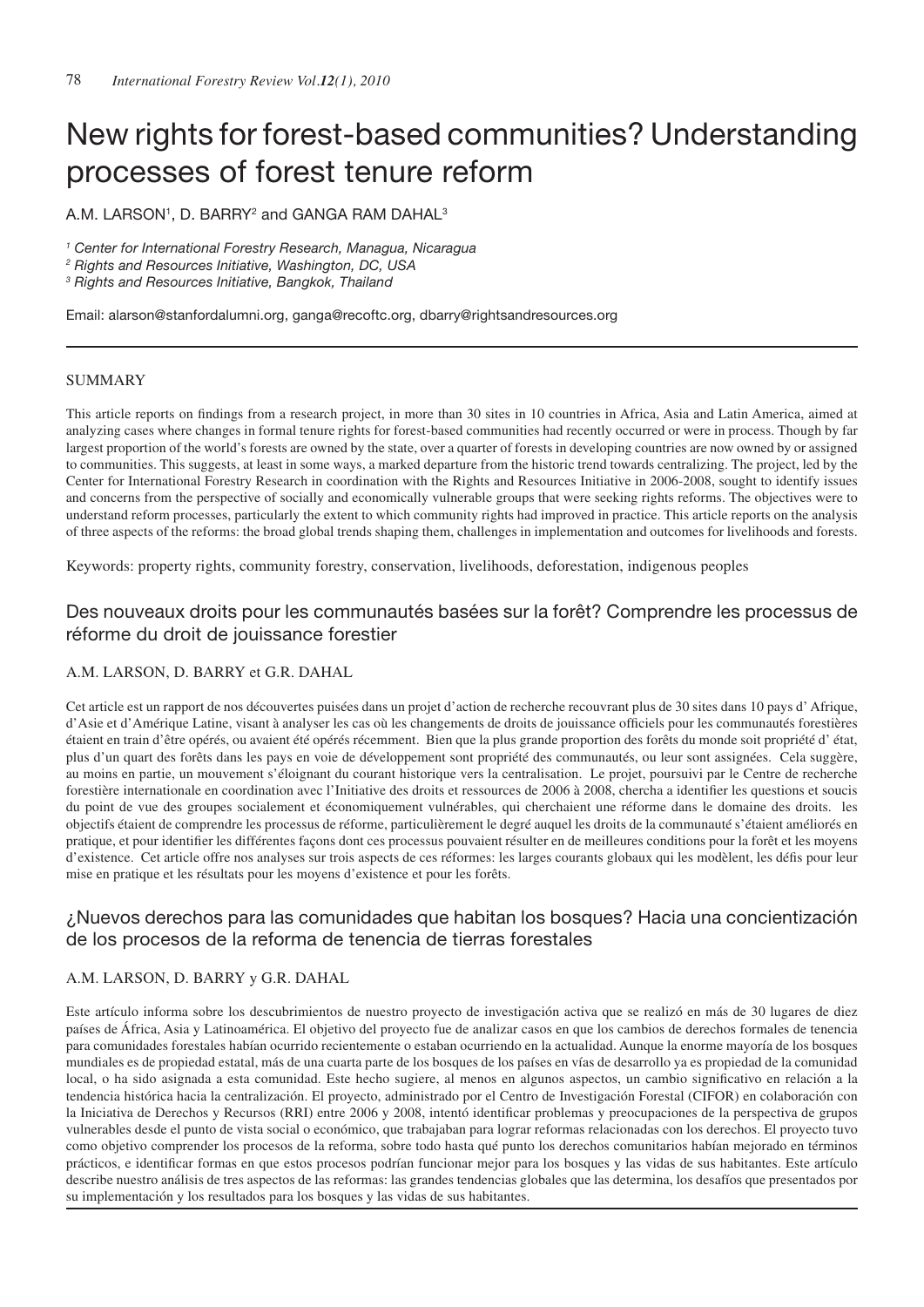# INTRODUCTION1

Rural people have lived in and around forests for centuries, but state forest policies have often placed higher priority on national, colonial or private sector interests than on those of local communities. Centralized forest ownership and control has a long history that has been well described by Dixon and Sherman (1991), Fay and Michon (2003), Harrison (1992), Peluso (1992), Pyne (2009), Vandergeest and Peluso (1995), Westoby (1987, 1989), and others. According to this literature, the tendency for centralization has been based, simultaneously or at different moments, on the usurpation of lands for royal and elite hunting grounds, the economic value of trees, a commitment to professional, "rational" or "scientific" forestry, the need to maintain future timber supplies, protection of environmental services and entrenched bureaucracies.

In many cases, the rights of communities living in and often depending on those forests for their livelihoods have been restricted or denied (see, for example, Colchester 2007, Lynch *et al*. 1995, Peluso 1992). But this formal state claim to forests has not stopped local populations from using and managing forest resources or continuing to claim customary rights, and research suggests that governments may have begun to listen. In 2002, White and Martin (2002) made an initial attempt to document changes in forest ownership globally, finding that about 200 million hectares of forest had been transferred to communities since 1985, and in 2008, Sunderlin *et al*. (2008) documented a clear increase in community ownership and management<sup>2</sup> of forests since 2002. This increase is particularly apparent in developing countries where communities now officially manage 27% of forests, up from 22% just between 2002 and 2007 (Hatcher, pers. comm., based on data from Sunderlin *et al*. 2009).

In 2006, the Center for International Forestry Research (CIFOR), in coordination with the Rights and Resources Initiative, launched a research project in over 30 sites in 10 countries aimed at understanding the origins, nature and initial outcomes of this apparent trend toward forest tenure reform (Larson *et al*. forthcoming, Pacheco *et al*. 2008a). The countries included in this analysis are in Asia (India, Nepal and the Philippines), Africa (Burkina Faso, Cameroon and Ghana) and Latin America (Bolivia, Brazil, Guatemala and Nicaragua).

#### PROBLEM AND OBJECTIVES

Since the 1980s, some governments, such as Nepal (Fisher 1989, Gilmour 2003, Gilmour and Fisher 1991) and India (Saxena 1997), through community forestry initiatives, and Panama, with the formal recognition of indigenous territorial rights in the 1972 Constitution (Roldan 2004), began to extend important forest tenure rights to communities. Other nations followed. Since that time, hundreds of articles have been

written about the relationship of local peoples to forests. These have included case studies of social or community forestry (Bray *et al*. 2005, Colfer 2005a,b, Gibson *et al*. 2000, Klooster 1999, 2000, Menzies 2007, Oyono 2004, 2005, Peluso 1992, Poffenberger 1990, 1996), decentralization and devolution (Agrawal 2005, Agrawal and Ostrom 2008, Andersson 2006, Andersson and Gibson 2004, Edmunds and Wollenberg 2003, Ribot 2002, 2004, Ribot and Larson 2005), the effects of – or community participation in – protected areas and conservation initiatives (Brandon and Wells 1992, Brosius *et al.* 1998, Fisher *et al*. 2005, Ghimire and Pimbert 1997, Sayer *et al*. 2008, Stevens 1997, Wells and Brandon 1993), among many others.<sup>3</sup> This vast and rich literature has clearly demonstrated that communities can be good forest managers but that community forestry and other forms of devolution are not a panacea for obtaining improvements in livelihoods and forest conservation.

Though in-depth comparative studies exist, most of these occur on a national or regional scale. Where broader attempts have been made at extensive comparative analyses across regions or globally, these are usually based on the analysis of existing literature rather than studies designed to be comparative (e.g. Charnley and Poe 2007, Hayes 2006, McDermott and Schrekenberg 2007, Pagdee *et al*. 2006), though important analyses are beginning to emerge from the dataset collected by the International Forestry Resources and Institutions (IFRI) research initiative (see Chhatre and Agrawal 2009). This research differs in two main ways: it is based on a fairly large set of coordinated, in-depth, multi-scale case studies from 10 developing countries, and it was designed as a policy-action research project, working from the perspective of communities demanding forest rights.

Attempts to draw broad-based conclusions regarding local people and forests have found that results are highly context specific, depending on local and national, ecological, social and economic context as well as history (Agrawal and Chhatre 2006, Charnley and Poe 2007, Pagdee *et al*. 2006). Local governance conditions are one central aspect of success. In this regard, two important currents of thought shaped the research presented here. First, Elinor Ostrom and others have clearly demonstrated that people are more likely to follow rules and monitor the behaviour of others, such as rules for forest management, when they are "genuinely engaged in decisions" regarding those rules, and when livelihoods are insured (Ostrom and Nagendra 2006). These findings place central emphasis on institutions and governance in forest communities. Improving tenure rights implies an improvement in the institutional basis for local decision-making; also, well-defined property rights have been clearly identified as a key variable for success (Pagdee *et al*. 2006).

Second, parallel to this, the idea of "rights-based approaches" has become increasingly prevalent in both development and conservation practice. Rights-based approaches, though still being defined on the ground (e.g. Campese *et al*. 2009), emphasize the importance of grounding

<sup>&</sup>lt;sup>1</sup> The results of this research have also been published in Larson et al. (forthcoming b).

<sup>2</sup> This refers specifically to forests titled to community lands or areas of public lands formally assigned to communities (Sunderlin *et al.* 2008).

<sup>&</sup>lt;sup>3</sup> See for example the 26 paper collection from the Rural Development Forestry Network of the Overseas Development Institute (ODI) from 1993 to 2003, available from odi.org.uk*.*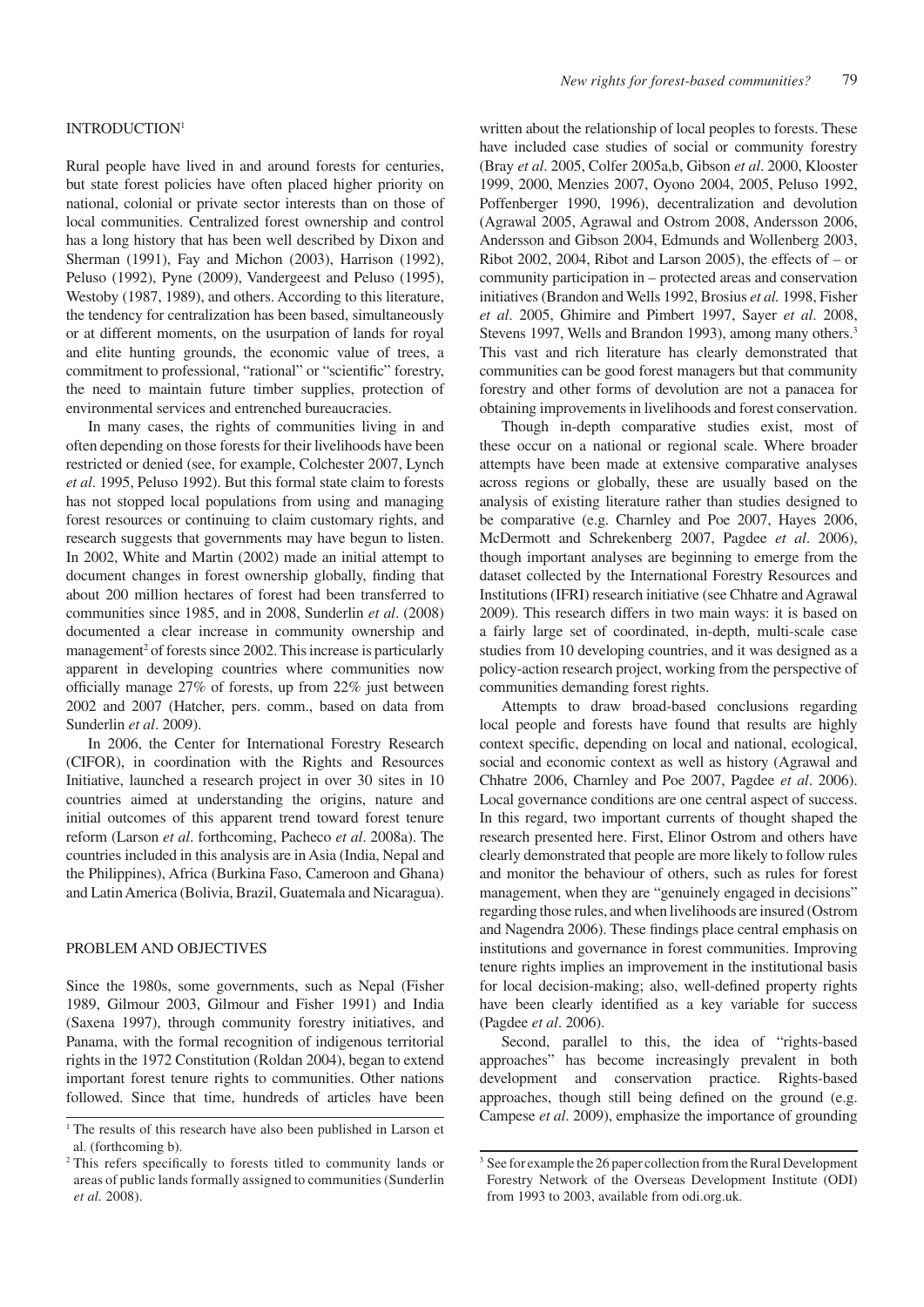practice in human rights, including international norms and laws; they are aimed at empowering people to make claims on government and demand accountability (Nyamu-Musembi and Cornwall 2004). In that regard, this research project took a rights-based approach.

Dozens of processes of devolution were selected and studied from the perspective of tenure rights, which allows the inclusion of cases that are highly disparate but which all include a rights dimension (see methods, below). Also, a rights-based emphasis on processes of reform permitted the research to take a dynamic approach to the study of property. It was specifically aimed at analyzing experiences where changes in formal tenure rights for communities had recently occurred or were about to occur and at identifying issues and concerns from the perspective of socially and economically vulnerable groups that were seeking tenure reforms. That is, the research focused on communities that had fought for or been granted new statutory rights. The central objective was to understand processes of reform, particularly the extent to which community rights had improved in practice, and to identify ways in which these processes could work better for both forest and livelihood outcomes.

The central issues studied were: the effect of tenure change on community rights to access and decision-making regarding forests, the effect of regulatory frameworks, markets and local organization on processes and outcomes, and the effects of reforms on livelihoods, forests and equity. This article focuses on three aspects: the broad global trends shaping reforms, issues in implementation and outcomes for livelihoods and forests.

# METHODS, KEY CONCEPTS AND STUDY SITES

As mentioned above, the starting point for this research was statutory change in tenure rights. The central analysis took place in research sites that usually included multiple villages in a region or sub-region where legal reforms regarding forest tenure had occurred or were in process. Countries and sites were chosen not only to explore tenure changes but also based on the conclusion, through scoping activities with local partners organizations, that there was an opportunity to affect policy decisions. The specific choice of villages studied was made based on an assessment of those that would provide the best understanding of the reform process in each national context.

The combination of policy/ action and research goals provided both disadvantages and advantages for a global comparative study. On the one hand, sites were not chosen strictly on the grounds of comparability, hence highly contextualized qualitative assessments were prioritized over quantitative methods. Extensive effort was made to gather information at all relevant scales, from national to sub-national regions to communities. On the other, because of their interest in supporting policy outcomes, partners and communities were highly engaged in the research, and access to the ideas and perceptions of interested actors at various scales was more extensive, permitting a deeper understanding of the processes involved.

All of the research was carried out using the same set of central questions, key theoretical and background readings, hypotheses and definitions of key terms, though the specific methods used to obtain the information required varied. In almost all cases partner organizations and developing country nationals spearheaded the research, and lead researchers all had extensive experience in the regions studied.

The sites studied are presented in Table 1, with a very simplified description of the specific tenure model being implemented. The reforms range from tree planting agreements and benefit sharing arrangements from industrial logging, to a variety of community-based forest management schemes and full-blown titling of large territories. In all of the cases, there has been some kind of *de jure* change that presumably favours communities. A *de jure* right concerns a set of rules established and protected by the state (e.g. registered land titles, concession contracts, the forestry law and regulations). In most cases, communities lived previously in these same areas and held *de facto* rights – patterns of interaction established outside the formal realm of law – previously. These include c*ustomary rights,* which contemplate a set of codified community rules and regulations, inherited from ancestors and accepted, reinterpreted and enforced by the community, and which may or may not be recognized by the state (e.g. ancestral titles, historic use of a particular land area, resource use rules established by the community). Given these previous rights, it should not be assumed that formalizing them will necessarily benefit communities (Cousins 2007, Meinzen Dick and Mwangi 2008, Sikor and Nguyen 2007).

Forest tenure determines who is allowed to use which resources, in what way, for how long and under what conditions, as well as who is entitled to transfer rights to others and how. This research used the concept of tenure as a bundle of rights, ranging from access and use rights to management, exclusion and alienation (see Schlager and Ostrom 1992), in order to examine changes in rights in greater detail. Access refers simply to the right to enter the forest area. Use, or withdrawal, rights refer to the right to obtain resources, such as timber, fuelwood or other forest products, and remove them from the forest. Management refers to "the right to regulate internal use patterns or transform the resource" (Agrawal and Ostrom 2001: 489), which could include tree planting, timber management or conversion to agriculture. Exclusion is the right to decide who can use the resource and who is prevented from doing so. Alienation is usually understood as the sale or lease of the land, which also includes the sale of these other rights. The latter three rights are seen as decision-making rights and are, therefore, particularly important for assessing reforms.4

In addition to an analysis of the processes shaping reforms

<sup>&</sup>lt;sup>4</sup> In order to assess the change in rights over time, researchers examined the change in distribution of the elements of this bundle among key stakeholders (e.g. the state, community and individuals) with reforms. Though for reasons of space these results are not reported here, they served as one important basis for the comparison of reforms (see, for example, Cronkleton *et al*. forthcoming). These results are reported in many of the published country studies, available at www.cifor.cgiar.org/tenure-reform; others are in unpublished site reports.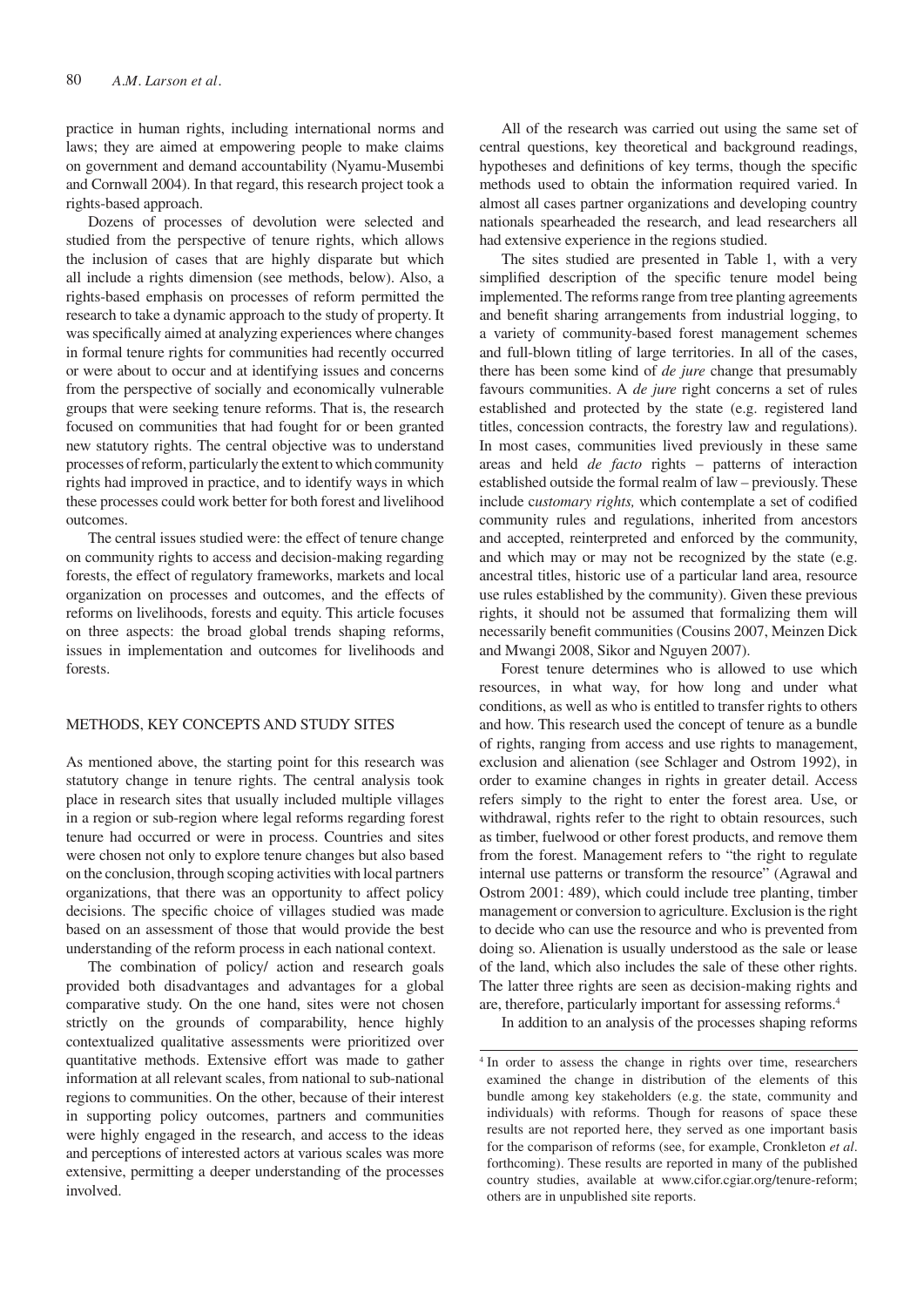| Country             | <b>Region</b>                             | Community                                            | <b>Tenure model</b>                                                                                 |  |
|---------------------|-------------------------------------------|------------------------------------------------------|-----------------------------------------------------------------------------------------------------|--|
| Bolivia             | Guarayos                                  | Santa María de Yotaú                                 | Communities within indigenous territory being                                                       |  |
|                     |                                           | Cururú                                               | demarcated and titled                                                                               |  |
|                     | Northern Amazon (Pando)                   | Turi Carretera                                       | Agroextractive communities being demarcated and                                                     |  |
|                     |                                           | San Jorge                                            | titled                                                                                              |  |
| <b>Brazil</b>       | Porto de Moz                              | Turu                                                 | Agroextractive communities bordering                                                                |  |
|                     |                                           | Taperu                                               | agroextractive reserve (RESEX)                                                                      |  |
|                     | Trans-Amazon                              | Dispensa I                                           | Colonist communities                                                                                |  |
|                     |                                           | Pontal                                               |                                                                                                     |  |
|                     | Petén                                     | Carmelita                                            | 25-year community forest concession (community<br>living inside concession)                         |  |
| Guatemala           |                                           | Arbol Verde                                          | 25-year community forest concession (members<br>from several communities living outside concession) |  |
|                     |                                           | Chancol                                              | Highland communal forests (multiple community,<br>single title, community owned)                    |  |
|                     | Highlands                                 | Mogotillos                                           | Highland communal forests (local government<br>owned)                                               |  |
| Nicaragua           | <b>RAAN</b>                               | Tasba Raya                                           | Indigenous territories being demarcated and titled                                                  |  |
|                     |                                           | Layasiksa                                            |                                                                                                     |  |
| <b>Burkina Faso</b> |                                           | Nakambé                                              | Concession: fuelwood management (classified<br>forest, central government domain)                   |  |
|                     |                                           | T <sub>o</sub>                                       | Concession: fuelwood management (nonclassified<br>forest, ocal government domain)                   |  |
|                     |                                           | Comoé-Léraba                                         | Concession: forest and wildlife reserve                                                             |  |
|                     | Lomie/Dja                                 | <b>AVILSO</b>                                        |                                                                                                     |  |
|                     |                                           | Medjoh                                               |                                                                                                     |  |
| Cameroon            | Mount Cameroon                            | Bimbia-Bonadikombo                                   | Community forests (CF)                                                                              |  |
|                     | Northwest Cameroon                        | Oku                                                  |                                                                                                     |  |
|                     | South Cameroon                            | <b>UDEFCO</b>                                        |                                                                                                     |  |
|                     | National                                  |                                                      | Benefit sharing from logging                                                                        |  |
| Ghana               | <b>Afram Headwaters Forest</b><br>Reserve | Asempanaye                                           | Modified Taungya System (tree planting, community                                                   |  |
|                     |                                           | Ada Nkwanta                                          | and individual farmers share future timber revenue)                                                 |  |
|                     |                                           | Kwapanin                                             |                                                                                                     |  |
|                     | Ajhmer, Rajhastan                         | Kumhariya                                            | 25-year renewable lease for tree grower cooperatives                                                |  |
| India               |                                           | Nathoothala                                          | for fuel and fodder to recover wastelands (TGCS)                                                    |  |
|                     |                                           | Khoda Ganesh                                         |                                                                                                     |  |
|                     | Nawalparasi, Terai (lowlands)             | Sunderi CFUG                                         |                                                                                                     |  |
|                     | Lalitpur (hills, periurban)               | Patle CFUG                                           | Community forests with approved operational plans                                                   |  |
| Nepal               | Baglung (hills, rural)                    | Sanghukhola Ratopahara<br><b>CFUG</b>                | (CBFM)                                                                                              |  |
|                     | Dolakha (high-altitude hills)             | Suspa CFUG                                           |                                                                                                     |  |
| Philippines         | Nueva Vizcaya, Region 2                   | Kalahan Education                                    | Certificate of ancestral domain with community                                                      |  |
|                     |                                           | Foundation                                           | based forest management                                                                             |  |
|                     |                                           | <b>Banila Community based</b><br>Cooperative Project | Community-based forest management (CBFM)                                                            |  |
|                     |                                           | <b>Barobbob Ecological</b><br>Socio-Economic Project | Comanagement with local government/community-<br>based forest management (CBFM)                     |  |
|                     | Compostela, Mindenao                      | Nagan-Panansalan-                                    |                                                                                                     |  |
|                     |                                           | Pagsabangan Forest<br>Resource Development           | Community-based forest management (CBFM)                                                            |  |
|                     |                                           | Cooperative                                          |                                                                                                     |  |

Table 1 *Research sites and tenure models studied*

Source: Adapted from Larson et al. (forthcoming a)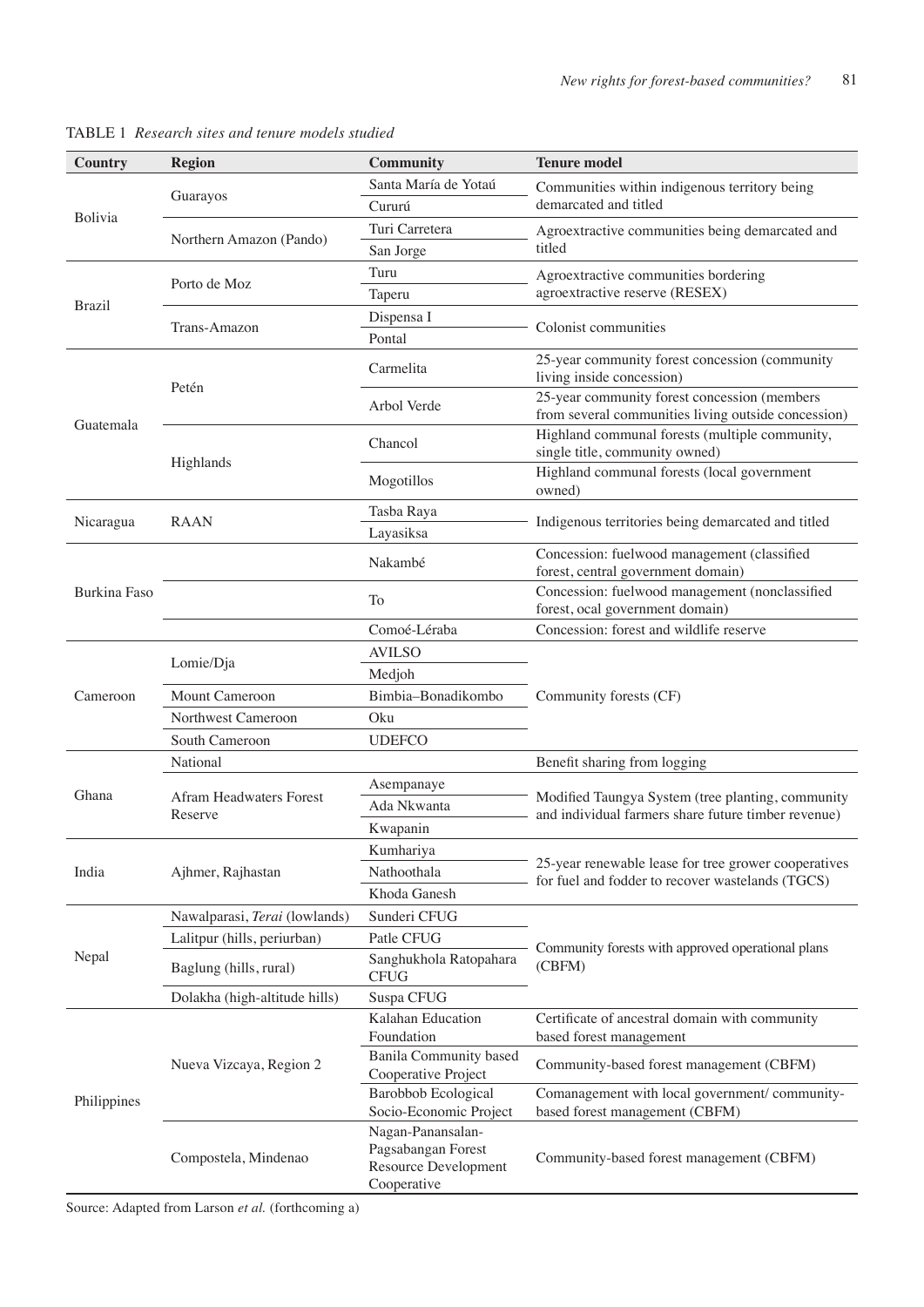and the challenges identified in implementation, this article presents a largely qualitative overview of forest condition and livelihoods. As it was not possible to obtain comparable quantitative data, it should be clearly noted that the purpose is only to identify general and interesting patterns. "Forest condition" was measured using three main indicators. These include changes in forest cover over time, discerned from digital maps at two points in time or, when these were not available, through a variety of interviews with communities, capturing descriptive data; changes in forest quality, through indicators of the increase or decrease in forest resource availability (e.g. specific plants or animals); and frequency of forest fires, also from official data or interviews. Again, the analysis here should be understood to be an informed qualitative assessment of outcomes for forests.

Similarly, simple qualitative parameters were used to assess livelihood outcomes, such as increased availability of forest resources for settlement*,* shelter, food and water as a result of the reform. Income was taken as one important element of livelihoods and measured in terms of relative shifts in income from forests over time, perceived shifts in total and relative forest income, and specific, new forest-related income at the time of the study (with some attempt to determine whether any income losses were also associated with the tenure change). This article primarily focuses on the generation of new income sources, measured at the community rather than the household level (other methods were used to identify some aspects of inter-household inequity, but they are not reported on here). In most cases, researchers used focus group discussions, key informant interviews and review of available documents to assess livelihoods and income changes at the community scale. In all the cases, researchers had extensive previous experience in the sites studied, which improved both the quality of information gathered and their ability to analyse it in context and over time.

#### THE EMERGENCE OF FOREST TENURE REFORMS

The literature on forests is replete with current and historical accounts of rural communities whose livelihoods have been affected by state policies or the intrusion of outsiders into "their" forests. These include state-authorized forest concessions (e.g. Anaya and Grossman 2002), forest classification schemes that prohibit community use (e.g. Peluso 1992), mining and petroleum concessions (e.g. Kimerling 1991, Lynch and Harwell 2001, Oyono *et al.* 2006), evictions from, or severe limitations on their livelihood activities in, parks or protected areas (e.g. Dowie 2005, Redford and Fearn 2008, Spierenburg *et al.* 2008), and colonization or invasions by farmers and ranchers (e.g. Baird and Shoemaker 2005, Colfer *et al.* 1997, Fulcher 1982, Schmink and Wood 1984).

Throughout developing countries, but particularly in colonial Asia and Africa, the centralization of forests has often been attributed to "scientific forestry" principles (see Dixon and Sherman 1991, Fay and Michon 2003, Peluso 1992, Scott 1998), though centralizing tendencies existed prior to this and appear almost universal. Two tendencies are apparent,

however, and still largely explain the centralization of forest ownership and control today. On the one hand, forests are seen as common, public goods and strategic resources that need both protection and "rational use" in order to provide goods, services and income for the future. On the other, forest exploitation and other uses consistently tend to favour elite or private interests over others, particularly those of communities (Adams 2004, Larson and Ribot 2007, Pulhin *et al*. forthcoming). The first of these is a common justification for centralization and can be seen as the result of reasonable concerns and debates about the best way to conserve forests, including maintaining timber supplies. The second, however, is based on more questionable motives. The problem is to separate out the theoretical debates and scientific evidence regarding the former from the use of one particular (centralist) perspective as a justification for the latter.

The current forest tenure reform has emerged, at least in part, from challenges to centralized control of forests. But these challenges, such as demands from communities for greater rights, have existed for decades, even centuries. Why are reforms happening now? Though there are many specific reasons behind each reform, several dynamics have come together in the late  $20<sup>th</sup>$  century to favour greater community control of forests. One important factor was the assessment that numerous state forests, after decades of state control, were in poor condition (Poffenberger 2001). Centralized state management, of both protected areas (Hecht and Cockburn 1989, Rao and Geisler 1990) and logging (Brunner *et al*. 1999, Poffenberger 2006), had largely failed to control deforestation and forest degradation. Where traditional or indigenous systems had existed previously, states had failed to replace them with more effective institutions (Bromley and Cernea 1989). Numerous studies began to emerge, demonstrating that under the right institutional arrangements local communities and farmers were capable of protecting and effectively managing natural resources, including common pool resources like forests and irrigation systems (Ostrom 1990).

A number of important international forums and documents calling for new paradigms were a key part of changing approaches to people in forests. These included the 1987 Brundtland Commission Report calling for "sustainable development" and the 1992 Río Declaration on Environment and Development<sup>5</sup>, which declared that "human beings are at the centre of concerns for sustainable development". From the 1980s to the mid 1990s, "conservation and development policy merged around theories of sustainable development, … decentralization and local participation" (Roe 2008: 492).

This research identified three particular global forces shaping tenure reforms: indigenous peoples' rights demands, democratic decentralization and conservation interests. Indigenous<sup>6</sup> demands have emerged because people see

<sup>5</sup> http://www.unep.org/Documents.Multilingual/Default.asp?docum entid=78&articleid=1163

<sup>6</sup> The connection between rights, territory and indigeneity has led to debates over who qualifies as indigenous and new claims to indigeneity by people who had not previously considered themselves indigenous (for a discussion, see Karlsson 2003, Mamdani 2001, Purcell 1998).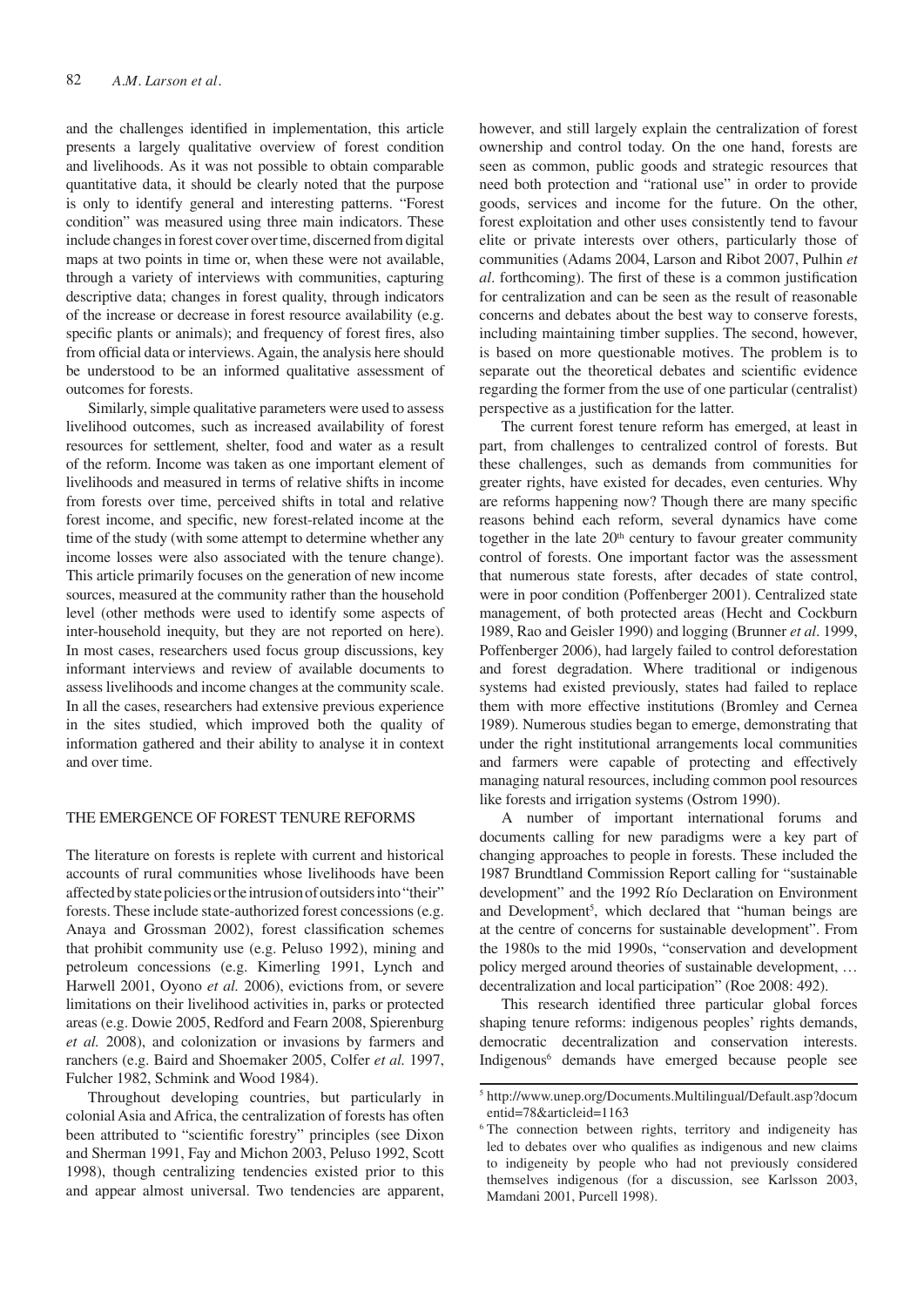opportunities for claiming back rights to forests that were historically denied. This is particularly apparent in Latin America, where demands for ancestral land rights are driving reforms. When communities have customary but not statutory rights to forests, they have often chosen to fight for formal recognition when their forests are being invaded or threatened by outsiders – including by the state itself (see Anaya and Grossman 2002). That is, formal recognition increases the legitimacy of their land claim, and thus makes it more likely outsiders will respect it (Sikor and Lund 2009). However, legal reform does not guarantee the realization of those rights, of course, as will be seen below.

The demands of indigenous people, particularly in Latin America, have clearly resulted in the single largest transfers of forest to local people. For example, in Brazil, indigenous rights were recognized for about 100 million ha involving 500 000 people (Barr *et al*. 2002). The Bolivian government is in the process of titling nearly 24 million ha to benefit 200 000 indigenous people (Pacheco 2006). In Nicaragua, just under 2 million ha of forestland is in areas being claimed by and demarcated for indigenous territories (INAFOR 2009). These rights-based reforms have not been limited only to indigenous peoples but rather have opened up opportunities for other local claimants, particularly communities whose livelihoods depend on non-timber forest products and whose basis for claims is the traditional, *de facto* possession of forest resources (Cronkleton *et al.* 2008). This includes Afro and other ethnic communities, particularly in Colombia, where roughly 2 million hectares have been titled (Sánchez Gutierrez and Roldán Ortega 2002), as well as 20 million ha allocated to about 145 000 smallholders and extractivists in Brazil (CNS 2005).

The second global force shaping reforms is democratic decentralization. Decentralization has played a role in forest tenure reforms in some Asian and Latin American countries, but particularly in Africa. Democratic decentralization is defined as the transfer of power and resources from the central government "to authorities representative of and accountable to local populations" (Ribot 2004: 9). It is associated with the development and strengthening of local elected governments but may include aspects of devolution to community institutions such as forest user groups. Decentralization as a global policy trend has been promoted in the name of local democracy, often in combination with economic structural adjustment policies, by international organizations such as the World Bank, particularly since the late 1980s.

In Africa, the state formally owns virtually all forestland, but some 60% of the total forest estate is "off-reserve" or not formally "classified" by the state; in these areas, "customary and other unregistered forms of tenure dominate" (Alden Wily 2004). In practice, decentralization – or the policies implemented in its name – has often perpetuated or even deepened a colonialtype state role in local forest management, but a number of positive outcomes suggest its potential (Ribot 2004). It has also encountered significant challenges, and conflicting interests, at the interface of statutory and customary rights and institutions. For example, decentralization has brought to light complex issues of customary authority: some customary authorities are more legitimate or contribute to better forest management practices, as in the case of Oku in Cameroon, discussed below, but others are autocratic and unaccountable and usurp benefits and decision making intended for communities, as in the case of revenue distribution from forestry in Ghana (Larson *et al*. forthcoming c, Marfo 2009).

The third global-scale factor influencing reforms are conservation interests, which have shaped the nature and extent of reforms in all three world regions studied. The convergence of development and conservation policies mentioned previously led to the promotion of local participation through a variety of integrated conservation and development projects (Roe 2008). Further, locals have sometimes won important tenure rights through alliances with conservation organizations, such as the granting of 450 000 ha through 13 forest concessions to local community groups in the Petén, Guatemala (Junkin 2007) and the official recognition of some 100 million ha of indigenous lands in Brazil (Schwartzman and Zimmerman 2005, see also Nepstad *et al*. 2002, Stevens 1997, Zimmerman *et al*. 2001).

Nevertheless, the effect of conservation interests on community tenure rights has been mixed. In fact, Roe (2008: 496) describes a backlash against community-based conservation and a return to "protectionism" based on the argument "that community participation is a noble goal but diverts funding away from conservation, and has minimal effect on biodiversity conservation" – a sentiment widely expressed at the 2004 World Conservation Congress in Bangkok. The declaration of protected areas has clearly affected community rights to use and access forest resources. A number of studies have documented "significant direct losses to livelihoods and agricultural incomes", and "indirect losses because of the loss of access to areas set aside for conservation", even if people are permitted to remain in the area (Agrawal and Redford 2007: 15, Ghimire and Pimbert 1997, Hulme and Murphree 2001, McLean and Straede 2003, Rao *et al*. 2002). Hence conservation interests have shaped reforms in a variety of ways, and many reforms are associated with rights restrictions, as will be seen below.

# THE NATURE OF REFORMS AND THE CHALLENGE OF IMPLEMENTATION

Though the tenure reforms studied are highly varied, taken as a whole certain patterns emerge, particularly in relation to typical land or agrarian reforms. For example, rights are granted to collectives rather than individuals, and alienation rights, or the right to sell the land, are not granted. Rather than redistributing land, forest tenure reform most often involves formally recognizing the rights of people already occupying the land. Rights often include obligations to conserve forests, and in this regard, the state usually maintains an important management role. Finally, reforms are aimed not only at livelihoods or development concerns (and sometimes land rights), as in many past agrarian reforms, but also at responding to indigenous communities' demands for ancestral rights (Barry *et al.* forthcoming, Larson *et al.* 2008, Pacheco *et al.* 2008a).

These characteristics appear to have emerged from the combination of dynamics discussed above: the global concern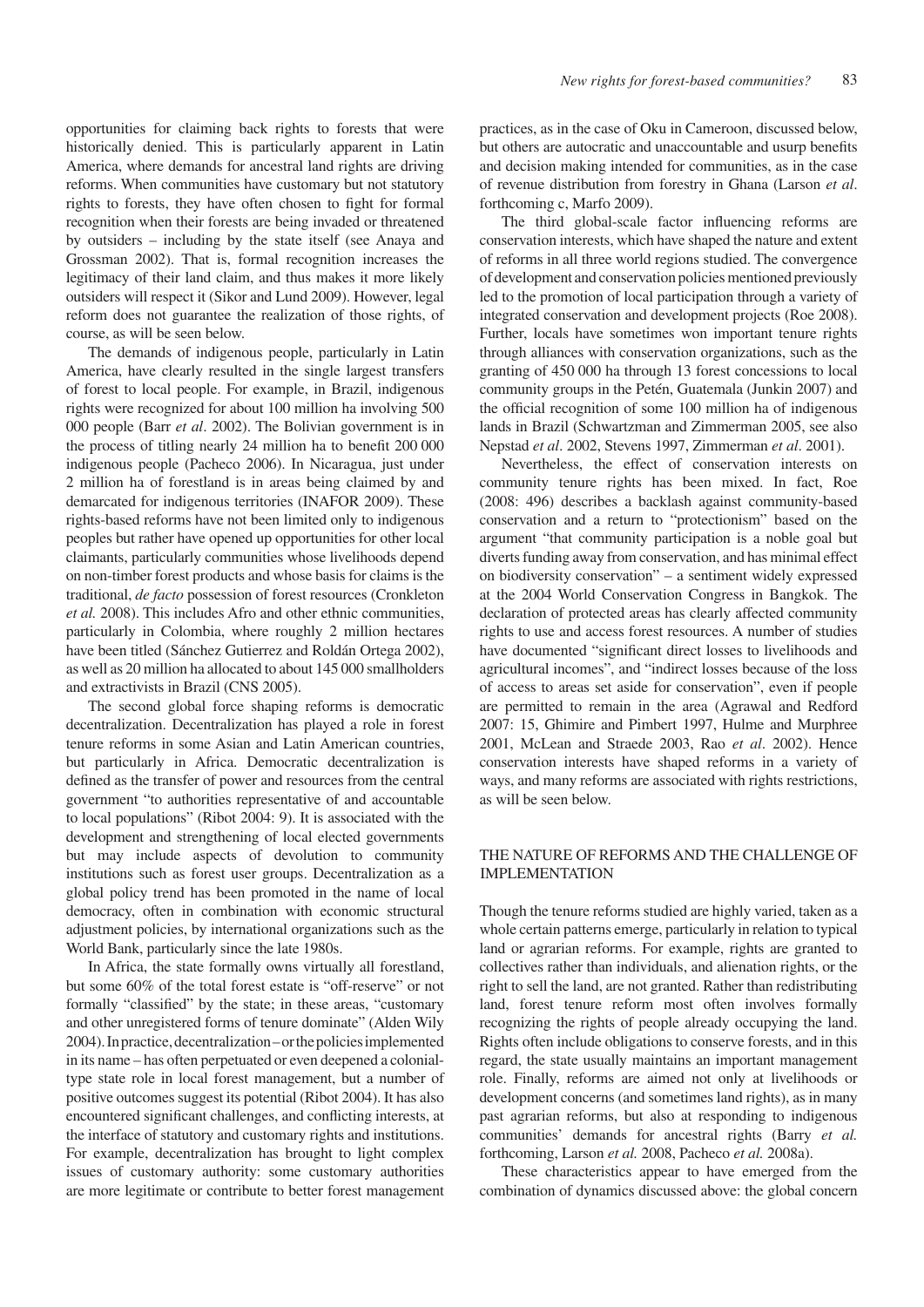for forests, and the fear that individual plots in forests and the granting of alienation rights are more likely to result in land clearing; the rights demands of communities or collectives already living in forests. The ongoing role for the state continues to be explained by the same reasons and motives that have been behind past centralized control over forests.

Given this context, what tenure rights have actually been granted? What problems have occurred with the implementation of reforms? In Table 2, the case studies are classified along two axes. The horizontal axis represents the security of the *de jure* rights granted. This includes the time frame of the rights (temporary or permanent) and the extent to which they are contested or enforced. The four categories on this axis range from relatively weak (temporary, easily abrogated) to relatively stronger (permanent and enforced) *de jure* rights, though it could be argued that, in practice, a strong temporary right may be more secure (at least during the time period granted) than a permanent right that is difficult to enforce.7

The vertical axis refers to legal rights to forest resources. Rights increase in descending order, and range from subsistence only, to subsistence as well as high value products, with different degrees of state control over decisions. With regard to the bundle of tenure rights, this axis principally refers to management rights. As a whole, the top left corner refers to cases with the weakest and most externally-controlled rights; the bottom right corner refers to those with the strongest, most permanent and autonomous decision-making rights.<sup>8, 9</sup>

In all countries and all sites, heavy state regulation overrides local decision-making rights for high value resources, while regulation of subsistence uses is far less common. Only in one case do local people make autonomous management decisions regarding a high-value resource: that is the case of Brazil nut extraction in Pando, Bolivia. Notably, this is also a case where previously existing customary rights were strong and

- <sup>7</sup> On the other hand, a permanent right that is difficult to enforce today has the potential of being enforceable at a future date, such as with legal support or a change of government.
- <sup>8</sup> This table compares the current state of legal reforms. For lack of space, it is not possible also to provide detailed information regarding the change in rights from past to present in each case as well. These changes were taken into account in the classification of cases in Table 3.
- <sup>9</sup> What is perhaps most interesting about this exercise is the degree of difficulty incurred in placing each of the cases. In particular, the table refers to *de jure* rights only (except with regard to the relative difficulty or ease of enforcing rights). Based on practice, however, at least a few of the cases could move to substantially different locations, but this analysis is far more subjective and difficult to standardize. For example, the rights granted to the highland Guatemala community of Mogotillos, through the very weak legal instrument of a municipal agreement, would be very difficult to reverse in practice due to the strength of the community organization (Elías pers. comm.). This right could thus be interpreted as permanent. Also, in this same case, though the subsistence use of all wood is highly controlled by the state (*de jure*) in the Guatemalan highlands, with permits required even for fuelwood collection, the state does not interfere in Mogotillos because the community itself has chosen not to allow any subsistence activities in the forest. Similarly, in a number of cases *de jure* controls are not effective, though they exist on paper.

relatively secure prior to the reform (Cronkleton *et al*. 2009). The management of logging in Pando, however, is subject to strong state regulations, hence with regard to timber, this case would also appear in the previous row.

One of the most important issues demonstrated by the table is the variation in security of the statutory change. The central question is whether the new rights are permanent or if they can be withdrawn, and under what circumstances. Property titles, such as those offered in some of the Latin American sites, or the guarantee of forest rights in perpetuity in Nepal (Paudel, pers. comm.), combined with constitutional provisions, appear to provide the greatest long-term legal basis for claims. At the other extreme, decrees or regulations without clear rules for compliance and subject to bureaucratic discretion can be highly tenuous. Even if statutory rights are granted through secure mechanisms, however, a number of additional challenges arise in their implementation.

**The bundle of rights.** With regard to the bundle of rights, this discussion refers to the decision-making rights as mentioned earlier: management, exclusion and alienation. Exclusion rights are granted in almost all cases; alienation rights are not, but this alone does not appear to have a detrimental affect on community decision making. Management rights are more problematic. As seen in the table, important management rights are often retained by the state (Cronkleton *et al.* forthcoming).

In the cases studied, management arrangements and regulations may recognize some existing resource uses embedded in local livelihoods and customary practice but also introduce new rules and standards and restrict certain previous behaviours.<sup>10</sup> Such arrangements are mainly, at least ostensibly, intended to promote greater sustainability, but in many cases they also introduce disincentives and distortions and severely limit local decision-making power (Pulhin *et al.* forthcoming). This not only attenuates tenure rights but may also undermine previously effective local management institutions and reduce livelihood benefits (see also Leach and Fairhead 2001, Li 2002, Pokharel *et al*. 2007).

**Competition for resources**. Competing interests often interfere with the implementation of reforms. This problem overlaps to some extent with the previous set issues regarding management rights, when the state – or certain state bureaucrats – retains decision-making powers in competition for control over resources. It also refers to foot dragging on implementation, such as with the demarcation of indigenous territories in several cases (the first titles in Nicaragua were granted more than 20 years after the Constitutional rights were recognized), or the granting of rights to competing interests inside those territories in the process of settling claims (among other things, logging concessions were renewed in lands claimed by the Guarayos people in Bolivia).

Even after forests have been granted to communities, they are often subject to ongoing competing claims. These may

<sup>&</sup>lt;sup>10</sup> For a more detailed presentation of findings from the research specifically on regulations, see Larson *et al.* 2008, Pulhin *et al.* forthcoming.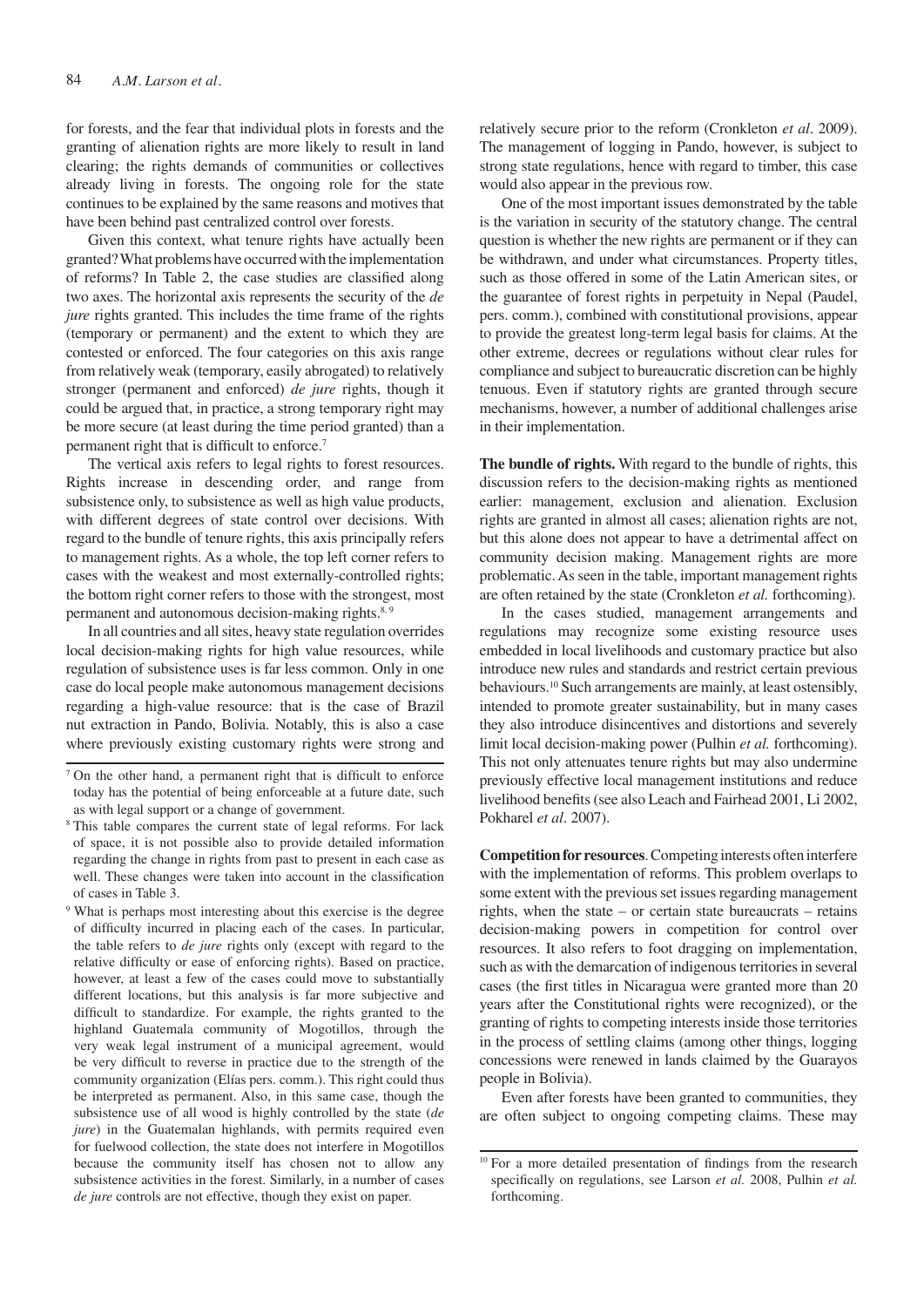|                                                                                                                       | Security of de jure rights                                                                         |                                                                                  |                                                                                                                              |                                                                                                                                                                                           |
|-----------------------------------------------------------------------------------------------------------------------|----------------------------------------------------------------------------------------------------|----------------------------------------------------------------------------------|------------------------------------------------------------------------------------------------------------------------------|-------------------------------------------------------------------------------------------------------------------------------------------------------------------------------------------|
| De jure rights to<br>forest products                                                                                  | Weak, temporary<br>and/or easily<br>abrogated (eg. weak<br>legal instruments)                      | <b>Temporary but</b><br>relatively strong                                        | <b>Permanent but</b><br>difficult to enforce<br>(e.g. contested in<br>practice, lands<br>invaded, etc.)                      | Strong, permanent,<br>enforceable<br>(uncontested)                                                                                                                                        |
| <b>Subsistence only and</b><br>highly controlled by<br>state                                                          | -Guatemala highlands<br>(Mogotillos)                                                               |                                                                                  |                                                                                                                              |                                                                                                                                                                                           |
| Subsistence only but<br>with significant local<br>autonomy                                                            |                                                                                                    | -India (all sites)                                                               |                                                                                                                              | -Philippines (KEF)                                                                                                                                                                        |
| <b>Subsistence</b> (with<br>or without controls)<br>and also high-value<br>products but highly<br>controlled by state | -Cameroon CF (all<br>sites)<br>-Ghana Modified<br>Taungya System<br>-Philippines (all CF<br>sites) | -Guatemala Petén (both<br>sites)<br>-Burkina Faso (Comoé<br>Leraba, Nakambe, To) | -Nicaragua RAAN<br>(part of area<br>unresolved)*<br>-Bolivia Guarayos<br>(both sites)<br>-Brazil Transamazon<br>(both sites) | -Ghana timber revenue-<br>sharing**<br>-Brazil Porto de Moz<br>(RESEX)<br>-Nepal (all sites)<br>-Guatemala highlands<br>(Chancol)<br>-Nicaragua RAAN<br>(both sites, large core<br>areas) |
| All products, minimal<br>state regulation,<br>relatively autonomous<br>decision making#                               |                                                                                                    |                                                                                  |                                                                                                                              | -Bolivia Pando (both<br>sites) $##$                                                                                                                                                       |

#### Table 2 *De jure rights granted by tenure reforms.*

\* By law the rights are permanent, but not all specific areas have been delimited. Some are subject to border conflicts between and among neighboring communities; others are affected by colonist land invasions.

\*\*Constitutional right, but only for benefit sharing (not control of forests). Conflicts involve distribution of compensation but not the right as stated in the Constitution.

# Almost all sites are subject to strong, external regulation for high value forest products (see Pulhin *et al*. forthcoming for more details). ## Pando is subject to state regulation for timber, but the most important product extracted, Brazil nuts, is not currently controlled through regulation.

Notes: KEF = Kalahan Education Foundation, CF = Community forests, RAAN = North Atlantic Autonomous Region, RESEX = Extractive Reserve

Source: Elaborated by Larson based on consultations with Peter Cronkleton, Silvel Elías, Bocar Kante, Emmanuel Marfo, Iliana Monterroso, Phil René Oyono, Pablo Pacheco, Juan Pulhin, Sushil Saigal, Naya Sharma Paudel

involve land invasions by poor peasants, or by wealthy farmers and businesses interested in ranching, large-scale agriculture, biofuels or logging; mining or petroleum concessions; or protected area expansion in the interest of conservation or tourism. The state often fails to support communities in their efforts to defend their exclusion rights and may even encourage or support the competition. For example, in the Petén, Guatemala, the government initially provided official backing for a park expansion project that would have shut down several community forestry concessions; the Association of Forest Communities of Petén (ACOFOP) fought and won a threeyear battle to reverse this decision, costing about US\$ 100 000 (Monterroso and Barry 2009).

**Accompanying measures**. The third set of issues refers to policies and programs accompanying reforms such that communities are able to act on and obtain greater benefits from their new rights. These include capacity building measures, the facilitation of market access and efforts to limit elite capture.

That is, communities and government need to work together. More often, however, state policies and bureaucrats impose cumbersome and costly regulations on the use or sale of forest resources (Larson *et al*. 2008, Pulhin *et al*. forthcoming, see also Colchester *et al*. 2006, Larson and Ribot 2007, Scherr *et al*. 2002). As will be seen below, measures to overcome these problems have been paramount in securing greater livelihood benefits from reforms but are not always forthcoming.

## OUTCOMES OF REFORMS

Table 3 provides a qualitative summary of the outcomes of reforms. The cases are grouped according to those representing little, moderate and large increases in rights (see Dahal *et al.* forthcoming, for a full explanation of the methods used to categorize the cases). For each type of reform or group of cases, the overall direction of change is averaged and indicated in the table. This section describes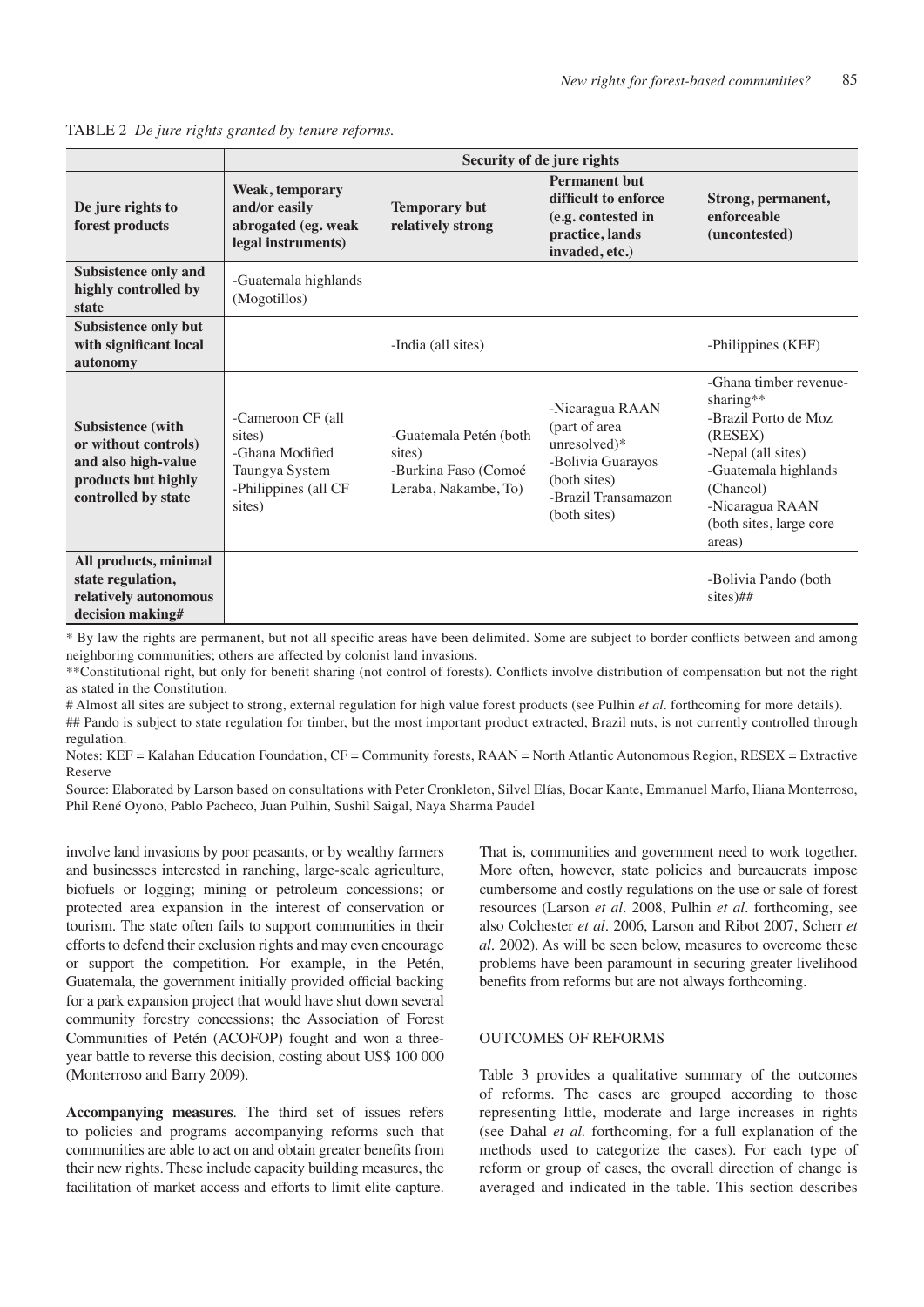these outcomes in more detail and discusses and analyzes some of the patterns that have emerged.

## **Forest condition**

The most obvious pattern in outcomes is that results were more often positive for forests in Asia, mixed in Africa and resulted in no change in Latin America (Table 4). Each region is examined in turn to identify the underlying variables behind these differences.

Indicators of forest condition clearly improved in almost all sites in Nepal, India and the Philippines. Under reformed tenure, forest cover has increased, natural regeneration has been protected, landslides have been reduced, and some of the endangered flora and fauna have been safeguarded. One important, and fairly obvious, reason is that most of these forests were highly degraded when handed over to communities. In the middle hills region of Nepal, the condition of forest cover dramatically improved, particularly in terms of increased canopy cover, species diversity and basal area. In the forests of Sundari community forest user group (CFUG) in Nawalparasi (in the high-value lowland *terai* forests), there was a significant increase in natural regeneration, even with relatively high levels of timber extraction. All sites in Nepal experienced increased availability of fodder, fuelwood, leaves, NTFPs and timber. For example, fuelwood biomass (kg) per ha in the Patle CFUG rose from 75 to 103 cubic meters from 2002 to 2007 (Paudel *et al*. 2009). These results concur with the findings of other researchers in Nepal (see, for example, Groenendijk 2008). As mentioned earlier, Nepal was also one of the first countries to develop progressive community forestry policies giving greater rights to local people, and thus its programmes have a longer history and greater maturity (see Acharya 2002, Arnold and Campbell 1985, Gilmour and Fisher 1991, Malla 2000).

In the Philippines, one factor leading to improved forest condition was the effort made both by the state and the communities to reforest denuded areas. For example, the Kalahan community in Northern Luzan reforested more than 400 ha in its own forest reserve, protecting the watershed and biodiversity and reducing wildfires. In the communitybased forest management sites, the results have been more mixed, with two sites experiencing reforestation, control of wildfires and overall improvements, but one declining in overall condition despite reforestation, because of poaching and illegal logging. This site, Compostela, generated important income from its forest enterprise but also suffered from several national policy reversals suspending the community forestry program due to conservationist pressures; it is also subject to overlapping claims between indigenous communities and more recent migrants from the lowlands, illegal loggers and poachers. These factors affect the economic stability of the project and overall security of tenure rights (Pulhin *et al.* 2008).

In India, all three sites have seen a positive local ecological impact from tree growers' cooperative societies. Each cooperative has raised plantations on approximately 40 ha of leased state land that was previously highly degraded "wasteland". In all three cases, the cooperatives were able to control illegal encroachments before planting. Considerable effort and funds (through project assistance) were invested in preparing the site, building soil and moisture conservation infrastructure, establishing the plantation, watering tree saplings with water tankers and protecting the site against illicit grazing and removal of tree products. Ten years after external support ended, plantations in all three sites were still present (Saigal *et al*. 2009).

Mixed outcomes seen across the African countries were also apparent across sites within countries. In Cameroon, deteriorating forest conditions in community forests may be partially a result of the reforms. Though degradation was already occurring, in the sites studied forest management tends to be dominated by a few people seeking profits and who fail to implement management plans appropriately (Oyono *et al.* 2008). Much of this is a result of the nature of the reform and its implementation, which has been highly problematic. The process, which requires extensive and expensive bureaucratic procedures for obtaining community forests and for the periodic approval of management plans, has been fraught with corruption and captured by the people who provide the funds. These include local and external elites, business people, top military officials and town-based politicians, whose primary goal after the long approval process is to recover their investment and make a profit (Oyono, pers. comm.). Interestingly, the only site in Cameroon that demonstrates improved forest condition (Oku) is the one with communities having more traditional and hierarchical organizations, where customary rules for conservation and resource use, as well as the "mystique of social order", have been maintained under the influence of powerful chiefs (Oyono *et al.* 2008).

In Burkina Faso, one concession site shows improvements and two are deteriorating. The former is a wildlife reserve that generates hunting (safari) royalties; conservation is a priority here because wildlife habitat represents income. The community is well organized, customary authorities are fully involved in implementation, and exclusion rights are exercised. The two cases with increased degradation involve concessions for fuelwood exploitation. Although forest management plans exist, the provisions protecting forest resources are not implemented. In addition, local customary authorities sometimes take actions to undermine the concessions, such as granting farmland to migrants inside the forest management area. This is in part due to complicated conflicts between the state's claims to own and manage land and forest resources and customary rights and practices, as the communities that have received forest rights through concessions have not always been granted the rights that they have customarily claimed (Kante 2008).

The Ghana site, which has demonstrated improvements in forest condition, is located in a protected area and involves planting trees in agricultural fields under the Modified Taungya System, whereby farmers have the right to a portion of the income generated from future sales of the wood produced. Planted areas in two of the past three years have exceeded goals, resulting in about 3,000 ha planted from 2006 to 2008, or about 12% more than planned (Marfo 2009).

The Latin American sites generally saw forest conditions maintained, in spite of an improvement in livelihood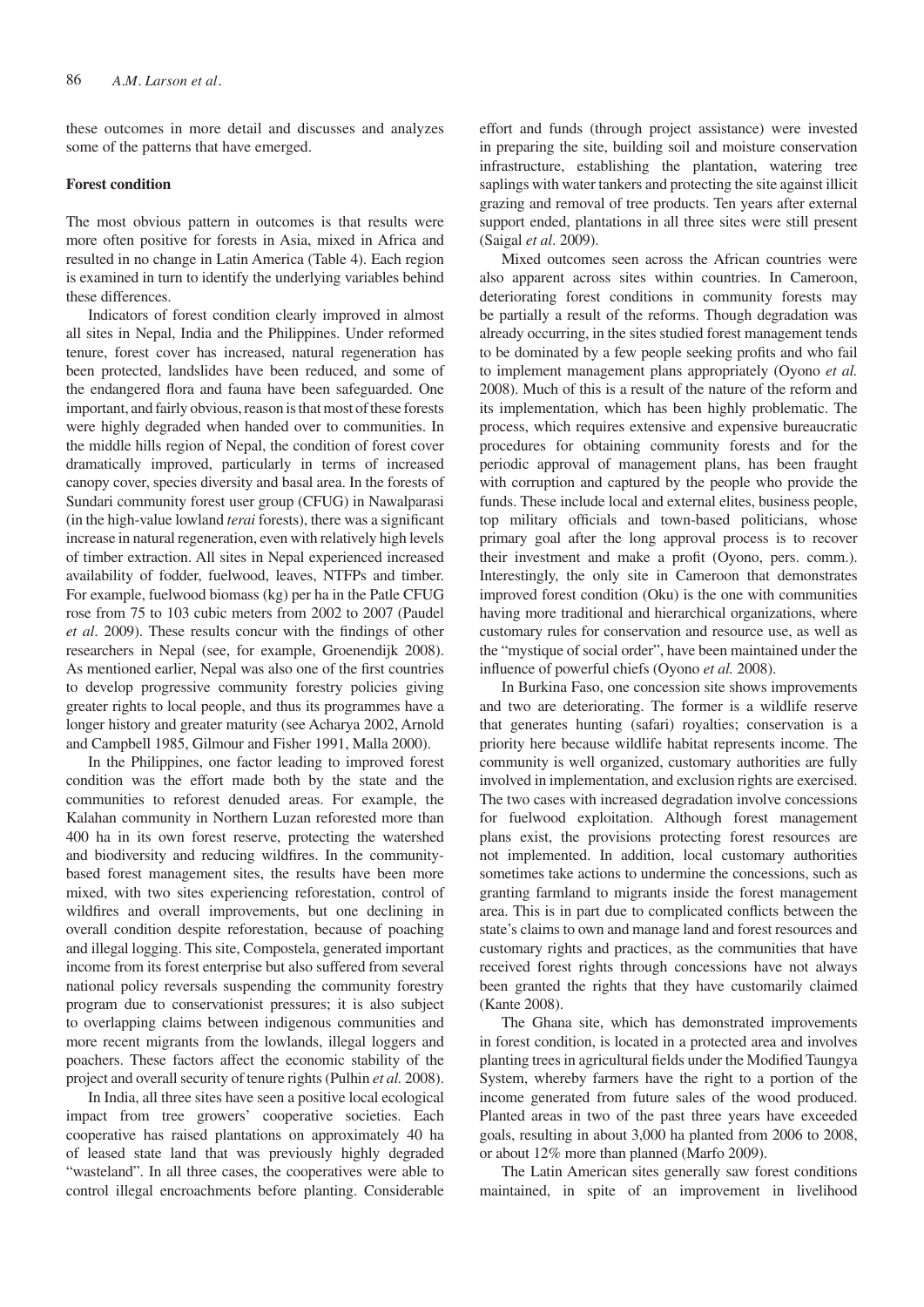| <b>Change in rights</b> | Case                        | <b>Change in livelihoods</b>                                                      |         | <b>Change in forest condition</b>                                                      |       |
|-------------------------|-----------------------------|-----------------------------------------------------------------------------------|---------|----------------------------------------------------------------------------------------|-------|
| Large increase          | Pando, Bolivia              | Improved income from Brazil<br>nuts in titled lands                               | $+L$    | Maintenance of forest areas<br>with limited pressures for<br>conversion                | $=$ F |
|                         | CBFM, Nepal                 | Consolidated access to timber<br>and NTFPs                                        | +L      | Increased forest cover, species<br>diversity, fire control                             | $+F$  |
|                         | Kalahan, Philippines        | Some improvements from<br>NTFPs and projects, but also<br>use rights restrictions | +L      | 400 ha reforested, control of<br>fires, sanctuaries established,<br>rich biodiversity  | +F    |
|                         | TGCS, India                 | Small contribution to fodder<br>and fuelwood                                      | $=$ L   | Tree planting on highly<br>degraded land, improved<br>condition and diversity          | $+F$  |
|                         | RAAN, Nicaragua             | Growing income from<br>commercial logging only in<br>some cases                   | $+ = L$ | Selective logging but no<br>internal pressures for forest<br>conversion*               | $=$ F |
|                         | Concession, Burkina<br>Faso | Increased use of NTFPs,<br>regulated use of fuelwood<br>and fauna                 | +L      | Deforestation due to market<br>demand, population growth;<br>other sites show recovery | $=$ F |
| Moderate increase       | Petén, Guatemala            | Growing income from timber<br>and NTFPs                                           | +L      | Selective logging but few<br>pressures for forest conversion                           | $=$ F |
|                         | CF, Cameroon                | Growing community income<br>derived from sale of forest<br>products               | +L      | Degradation, deforestation and<br>conversion to agriculture                            | $-F$  |
|                         | Trans-Amazon, Brazil        | More assets but little changes in<br>cash income                                  | $=$ L   | Converted and degraded<br>because larger pressure from<br>agriculture                  | $-F$  |
|                         | CBFM, Philippines           | Increased income from<br>logging, agroforestry and coop<br>enterprises, projects  | $+L$    | Reforestation, fire control,<br>biodiversity improvements in<br>most sites             | $+F$  |
|                         | Porto de Moz, Brazil        | Consolidated access to NTFP<br>but constraints to timber use                      | $=L$    | Less logging, limited pressures<br>for conversion but little change                    | $=$ F |
|                         | Tree planting, Ghana        | Promised future income from<br>timber                                             | $=L$    | Increased tree cover                                                                   | $+F$  |
| Little to no increase   | Highlands, Guatemala        | No change                                                                         | $=$ L   | No change                                                                              | $=$ F |
|                         | Benefit sharing, Ghana      | Income to chiefs but not to<br>communities                                        | $=L$    | n.d.                                                                                   | n,a   |
|                         | Guarayos, Bolivia           | Growing income from<br>commercial logging                                         | +=L     | Selective logging and pressures<br>for forest conversion                               | -F    |

Table 3 *Livelihood (L) and forest condition (F) outcomes, by changes in rights*

+ Improvement; – deterioration; = no change; += small changes (explained in text)

CBFM: community-based forest management

CF: community forests

RAAN: North Atlantic Autonomous Region

TGCS: tree grower cooperatives

\* The RAAN forest was badly damaged by Hurricane Felix in September 2007; this decline in forest condition is not taken into account here. Source: Adapted from Dahal *et al.* (forthcoming)

provisions. Compared with the Asia cases, the forests were in reasonably good condition when granted to communities. This is particularly true in Pando, Bolivia, where Brazil nut collection is the primary source of livelihoods, thus creating an economic incentive for forest conservation; forests there are at less risk from degradation. However, at the same time, given their higher commercial value, they are under substantial pressure from external competing interests – hence having maintained conditions is an important accomplishment.

Forest condition in the Petén, Guatemala sites is better than other sections of the Mayan Biosphere Reserve. Deforestation data from the buffer zone, the multiple-use zone and the national park nucleus zones show much lower rates every year for the multiple-use zone, where the community forest concessions are located, from the period 1990–1993 to 2004–2005 (Monterroso and Barry 2009). The other two areas are being invaded and converted to other uses. At the same time, four smaller concessions are located on the edge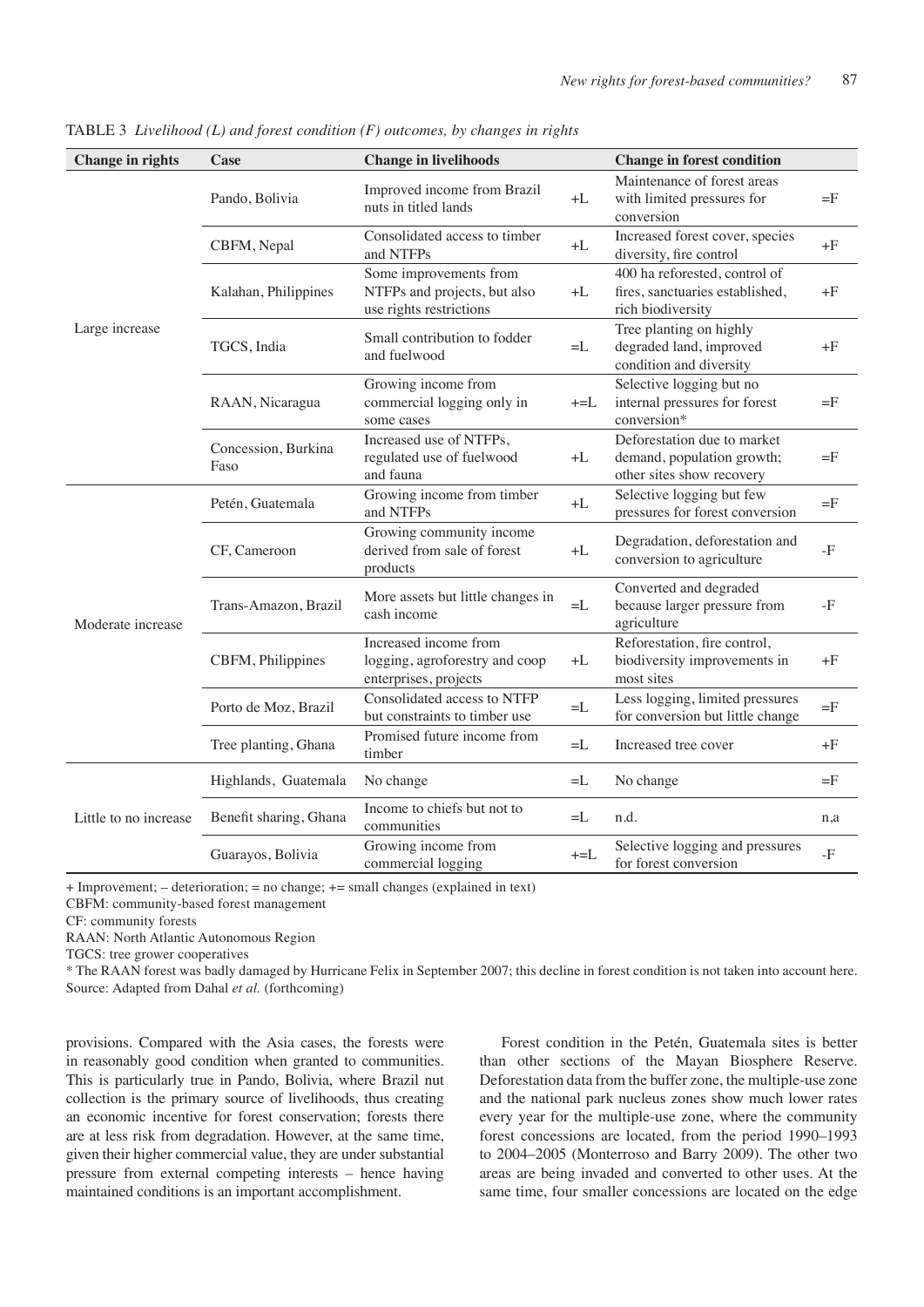| TABLE 4 Outcomes for forests, by world region |  |  |
|-----------------------------------------------|--|--|
|                                               |  |  |

| <b>Change in forest condition</b>                 | <b>Africa</b>        | Asia                          | <b>Latin America</b> |
|---------------------------------------------------|----------------------|-------------------------------|----------------------|
|                                                   |                      | Nepal<br>Kalahan, Philippines |                      |
| $+F$                                              | Tree planting, Ghana | CBFM, Philippines             |                      |
|                                                   |                      | India                         |                      |
|                                                   |                      |                               | Petén, Guatemala     |
| $=$ F                                             | Burkina Faso         |                               | RAAN, Nicaragua      |
|                                                   |                      |                               | Pando, Bolivia       |
|                                                   |                      |                               | Porto de Moz, Brazil |
| $-F$                                              | Cameroon             |                               | Trans-Amazon, Brazil |
| $+$ Improvement; $-$ deterioration; $=$ no change |                      |                               |                      |

CBFM: Community-based forest management RAAN: North Atlantic Autonomous Region Source: Dahal *et al.* (forthcoming)

of colonization areas and demonstrate higher deforestation rates than the others.

Similarly, in many of the other sites – in Brazil; in Guarayos, Bolivia; in Nicaragua – pressures from logging are increasing and colonists are demanding land. Communities near roads and populated areas are more vulnerable and in general are suffering greater deforestation and degradation than more remote communities, which tend to have betterpreserved forests and fewer people. In large parts of the North Atlantic Autonomous Region of Nicaragua, for example, forest conditions had changed little prior to hurricane Felix in September 2007, but more vulnerable areas subject to colonization have been systematically deforested (Intelsig 2008).

Though this qualitative review makes it difficult to be conclusive, the results are not particularly surprising. The Asia cases and tree planting areas in Ghana demonstrated improvements primarily because the starting condition of the forest was low, and because reforms specifically prioritized conservation or regeneration. Other cases, such as Pando, Bolivia, suggest that dependence on agroextractive activities generates an economic incentive to conserve the forest, while indigenous communities in the RAAN, Nicaragua and the communities studied in the Guatemalan highlands have little experience or history of forest conversion (Elías *et al*. 2009, Stocks *et al*. 2007). In contrast, the sites in Cameroon and Burkina Faso appear to be subject to more complex dynamics regarding elite capture and the clash between customary and statutory systems.<sup>11</sup> Finally, several sites suffer from proximity to colonization areas or other competing interests in forests that are beyond the control of communities. It is likely that secure tenure alone in these vulnerable areas – places where livelihoods depend on agriculture, and population growth rates and colonization pressures are high – will be insufficient.

## **Livelihoods and income**

In many of the cases, tenure reform has opened up new sources of goods for subsistence or income. For example, in the Petén, Guatemala, and Cameroon, communities had no legal rights to timber or logging income prior to the creation of the community concessions or community forests (Monterroso and Barry 2009, Oyono *et al.* 2008). In India, communities were granted wasteland areas to grow trees for fuel and fodder (Saigal *et al*. 2009). In Ghana, the Modified Taungya System for tree planting, unlike previous taungya programmes, allows farmers a share of income from the trees they plant (Marfo 2009).

In other cases, the reforms involved new restrictions on the use of resources previously available to the community. At times, open-access dynamics governed prior resource use, as in the Nepal cases and Kalahan, in the Philippines (Paudel *et al.* 2009, Pulhin *et al.* 2008). But in the Petén, strong informal institutions – in this case coordinated networks of customary extractors of xate palm (*Chamaedorea sp*.) and chicle gum – governed access to some NTFPs (Monterroso and Barry 2009). The new legal rights, then, both expanded and restricted access in some ways, with prior practices being brought under greater state control, monitoring and regulation. The most common restrictions cover grazing, logging and the use of fuelwood and fodder.12 It is not particularly surprising, however, that no cases present overall declines in livelihoods, for any of several of the following reasons: the restrictions (1) were eased or forgotten with the passage of time, (2) affected only some members of the community or only outsiders, (3) were counterbalanced or outweighed by other benefits, or (4) covered resources that the community had never used and had no interest in exploiting.13 Also, of course, people who were negatively affected may have left the community.

Given that a rigorous quantitative assessment of livelihoods changes is not possible, this section will focus on the nature of

<sup>&</sup>lt;sup>11</sup> This is also true of the Ghana benefit-sharing scheme, in which customary authorities are usurping the benefits intended for communities (Larson *et al.* forthcoming c).

<sup>&</sup>lt;sup>12</sup> See for example the site report from the Nepal high hills where mobile herders were excluded by communities (Banjade and Paudel 2008).

<sup>&</sup>lt;sup>13</sup> This last reason refers to the case of commercial timber, for example, in Kalahan, Philippines, and in many communal forests in the Guatemalan highlands (Elías *et al*. 2009).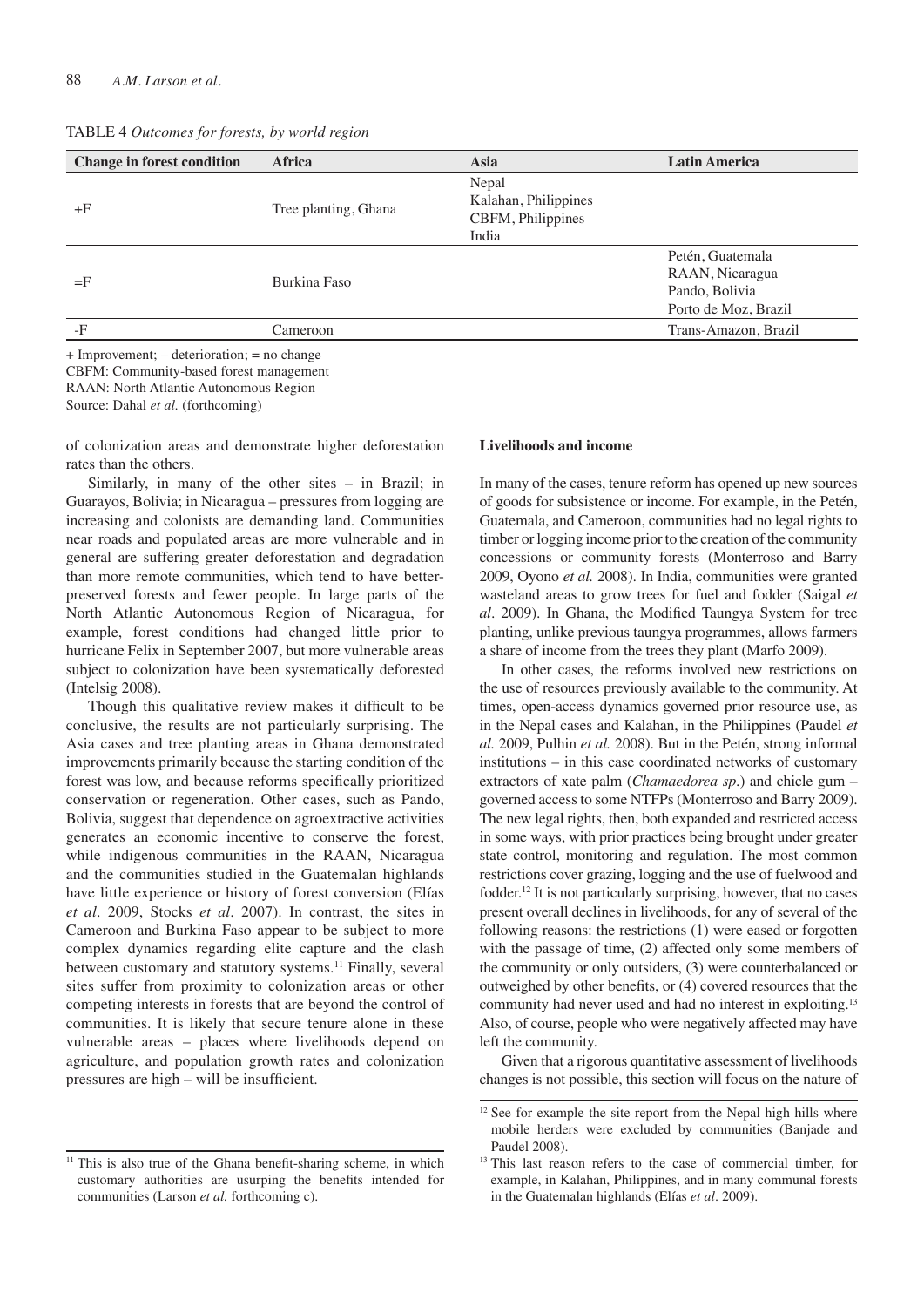the changes across the cases. The differences between them can be better understood by looking specifically at the magnitude of changes in income. For example, a few communities began receiving large new sources of income after the tenure reform. Though the cases represent a range of different situations, two principal models of reform stand out. One is the community forestry enterprise model, common to some Latin American cases, Cameroon and one site in the Philippines, whereby substantial external support, usually from donors and projects, helps establish a community-based logging operation.<sup>14</sup> The other model, by far the more common<sup>15</sup>, is based primarily on support for subsistence needs or small-scale trade in NTFPs. What the communities with substantially higher incomes have in common is the establishment of community logging enterprises.

Table 5 summarizes the collective profits, ranging from \$10,000 to more than \$200,000, in several of the communities studied.16 These profits represent the collective net income to the enterprise after costs, which are often substantial, and can be spent in different ways, such as used for community projects or distributed as dividends among members. But these projects also provide employment and wage income. There is often a trade-off among these options. In the two Petén concessions, for example, Arbol Verde regularly distributed more than \$500 in annual dividends, but the community of Carmelita distributed only \$150 to \$250, investing the rest in creating jobs and hence increasing its operating costs (Monterosso and Barry 2009). A comparison of the four enterprises in the Latin American sites (Carmelita and Arbol Verde in the Petén, Layasiksa in Nicaragua, Cururú in Guarayos, Bolivia) demonstrates investments of \$22 000 to \$43 000 in wages, and  $$6,000$  to \$33,000 in the community – in school scholarships, community water systems, the construction of housing for the poorest members, and so on (Larson *et al*. 2008).

These enterprises, however, operate in only some of the communities in the sites or regions studied. The outcomes in terms of income generated<sup>17</sup> for these communities were much more substantial than those of neighbouring communities under the same tenure reform but *without* enterprises. For example, the second site studied in the North Atlantic Autonomous Region of Nicaragua demonstrated no measurable livelihood or income improvements associated with the tenure reform; the

- <sup>14</sup> For more on community forestry enterprises, see Antinori and Bray 2005, Bray *et al.* 2005, Donovan *et al*. 2008, MacQueen 2008, Molnar *et al*. 2007, Pokorny and Johnson 2008.
- <sup>15</sup> It should not be assumed, however, that this is always a small-scale endeavor. See for example Arnold and Ruiz Pérez 2001, Edwards 1996, Tewari and Campbell 1995.
- <sup>16</sup> These figures represent those reported by the enterprises; some have more rigorous accounting methods than others (such as including depreciation, etc.). Hence, the precise amounts may be debatable in some cases. The purpose here is to demonstrate the magnitude of difference between the two models.
- <sup>17</sup> Income is not the only livelihood outcome however. In the Layasiksa, Nicaragua case, many new jobs were created (though most only for a short time of the year), community members learned a variety of new skills, etc. The community has recently been selected by the Food and Agriculture Organization as an "exemplary case of sustainable forest management" (FAO 2010).

Table 5 *Profits from community forestry enterprises*

| <b>Site</b>                      | <b>Net community income US\$</b> |
|----------------------------------|----------------------------------|
| Layasiksa, Nicaragua             | 30 264                           |
| Arbol Verde, Petén,<br>Guatemala | 226 315                          |
| Carmelita, Petén,<br>Guatemala   | 27 745                           |
| Compostela, Philippines          | 23 400                           |
| Cururú, Guarayos, Bolivia        | 34 4 8 6                         |
| Lomié-Dja, Cameroon              | 10.002                           |

Sources: 2006 or 2007 data from Pulhin and Ramirez (2008), Larson *et al* (2008) and Oyono *et al* (2008), reported in Dahal *et al.* (forthcoming).

same is true in other Philippines sites without this enterprise model. In both Guarayos and Cameroon, other communities had enterprises as well but with much more modest profits, of about \$3 200 in Guarayos (Larson *et al*. 2008) and from \$3 750 to \$6 040 in four other sites in Cameroon (Oyono *et al*. 2008).

Data demonstrating high incomes, however, does not mean that these models are necessarily better. Many enterprise models involve substantial donor or project support and outside investments; they may result in community upheaval and the transformation of local traditions and institutions, for better or worse; they may create permanent external dependency and are difficult to replicate (see Larson *et al.* 2008, Pacheco *et al*. 2008b). In Cameroon, funding often comes from members of the local elite, as mentioned earlier, who then assume all financial benefits as well (Oyono *et al.* 2008). The outcomes do suggest what can be achieved, however, in some cases – though this also of course depends on the quantity and quality of forests available, which will be discussed below.

The second model – a collective traditional model for domestic use or small-scale trade – has dominated reforms in Nepal and Burkina Faso and is similar to the tree grower's cooperatives in India. Though most of these have resulted in livelihood improvements, the magnitude tends to be much smaller and may not include income at all (Table 6). One factor, of course, is the dramatic difference in scale between the newly tenured forest areas in Asia and Africa, on the one hand, and Latin America on the other. Patle community forest user group in Nepal reported income of \$3 350 for the collective and a total household income contribution of \$2 960 (Banjade and Paudel 2008). This is considered relatively high among community forestry sites in Nepal.

Again, smaller income benefits do not mean the reform is necessarily less desirable. Strengthening and supporting appropriate and sustainable agriculture or small-scale NTFP trade can still improve livelihoods and may be particularly important for promoting women's opportunities and family health as well as cultural diversity (Colfer *et al.* 2008, Colfer and Byron 2001). Nevertheless, there is good reason to believe that, in some cases and when desired by the community, the traditional collective reform model has greater potential to contribute to people's livelihoods and incomes than it does now. For example, in Nepal, environmental concerns have been dominant because this model of community forestry was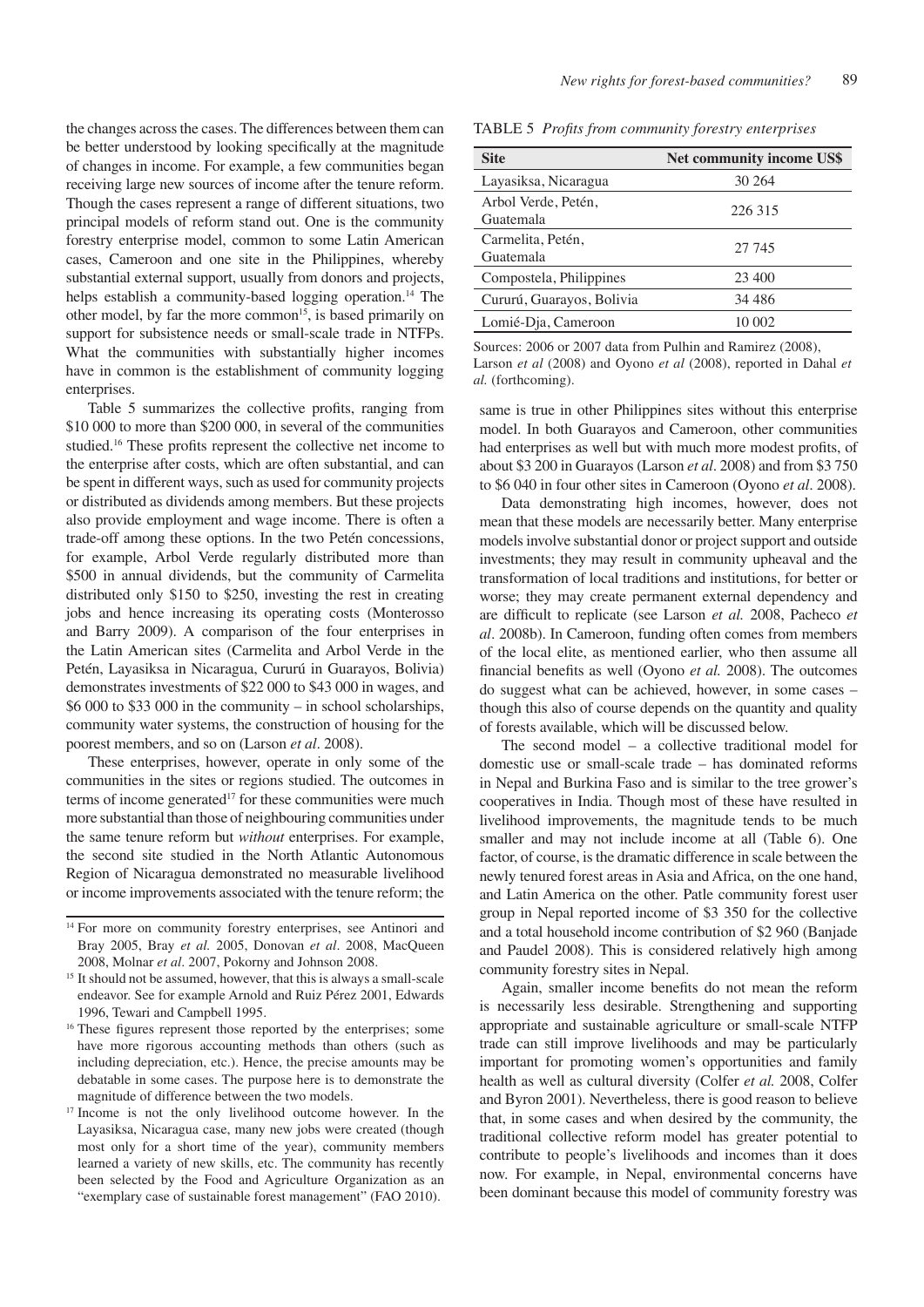| <b>Change in livelihoods</b>                   | <b>Collective traditional</b> | Collective entrepreneurial |
|------------------------------------------------|-------------------------------|----------------------------|
|                                                |                               | Petén, Guatemala           |
|                                                |                               | Cameroon                   |
| Relatively larger +L                           |                               | CBFM, Philippines          |
|                                                |                               | RAAN, Nicaragua*           |
|                                                |                               | Guarayos, Bolivia*         |
|                                                | Nepal                         |                            |
| Relatively smaller +L                          | Kalahan, Philippines          |                            |
|                                                | Burkina Faso                  |                            |
|                                                | India                         |                            |
| $=$ L                                          | Highlands, Guatemala          |                            |
| * Communities with entrepreneurial models only |                               |                            |

Table 6*Changes in livelihoods, by management model*

Communities with entrepreneurial models only

+ Improvement; – deterioration; = no change

CBFM: community-based forest management

RAAN: North Atlantic Autonomous Region

Source: Adapted from Dahal *et al.* (forthcoming)

originally promoted to halt rapid deforestation and protect and conserve forests (Kanel 2004, Kanel *et al*. 2005, Sunderlin *et al.* 2005). Livelihood and poverty alleviation objectives emerged as second-generation issues over the years because of grassroots demands (Paudel *et al*. 2009).18

Fundamental to the alternatives available, however, is the quantity and quality of the forestland assigned to communities. Community forests are rarely located in high-value forests. Community forests in Cameroon are granted from the lowerquality forests of the nonpermanent estate, equivalent to the agroforestry zone near villages (Oyono *et al.* 2008). Very few high-quality and economically valuable *terai* forests have been granted to user groups in Nepal (see also Agrawal and Ribot 1999, Ojha *et al.* 2008). The cooperative forest management model studied in Rajasthan, India, which provided wastelands to communities for tree planting, has contributed almost nothing to the incomes of community members, though it has provided other benefits (Saigal *et al*. 2009). The community concessions of the Petén – though the quality varies – appear to be an exception. In addition, the size of the forests granted to communities in the Petén and many other Latin American sites is orders of magnitude larger than in Asia, in particular. In Nepal, for example, the sites range from 100 to 635 hectares, sometimes less than 1 ha per member, whereas in the Petén, one of the concessions studied covers 65 000 hectares, or 190 ha per member; titling in Pando granted 500 ha to each family to promote sustainable Brazil nut extraction.

In summary, three main variables affect outcomes for livelihoods and income: the quantity and quality of forest resources granted to communities; national regulations (including limitations established by the reform); and market conditions and forms of market engagement. Notably, in all but one of the cases demonstrating livelihood improvements in Table 3, the reform did not simply change tenure rights but also provided economic, technical and organizational

support. Though this is essential in all of the sites with logging enterprises, it also includes the community forest user groups in Nepal, the ancestral domain site in the Philippines and the concessions in Burkina Faso. Such support has proved important for building community capacity, navigating the national bureaucracy and accessing markets, all of which are central to outcomes.

None of these results is particularly surprising. What is striking is that the reforms, rather than providing the kind of support that is clearly needed, more often place obstacles in the way of communities, through laws, policies or sometimes the actions of individual bureaucrats or field officers.

#### LESSONS FOR THE FUTURE OF REFORMS

Policies to grant new rights to local communities have been operating now for more than three decades in some countries, under the name of devolution, decentralization, community forestry, social forestry, co-management and so on. These policies have been amply studied, and there is rich case study material as well as a few important comparative studies that cross the boundaries of world regions (e.g. Agrawal and Chhatre 2009, Menzies 2007). In 2008, Sunderlin *et al*. (2008) documented, for the first time, a clear and significant increase in the portion of the global forest estate under *de jure* community control, suggesting for the first time that these complex, perplexingly diverse and dynamic experiences may signify a new global trend.

In the last two decades of the twentieth century, the stage was set for change, with the recognition of serious degradation of many forests under state control, the call for "sustainable development", and recognition of the importance of the participation of rural people in both conservation and development initiatives. Forest peoples themselves, particularly indigenous peoples' movements, provided the pressure "from below" for a new paradigm. Key conservation organizations came on board. Decentralization took centre stage in World Bank policies for developing nations.

 $\overline{18}$  One reviewer of this article, however, reports that the concerns over deterioration grew in fact from livelihoods concerns, such as the shortage of firewood.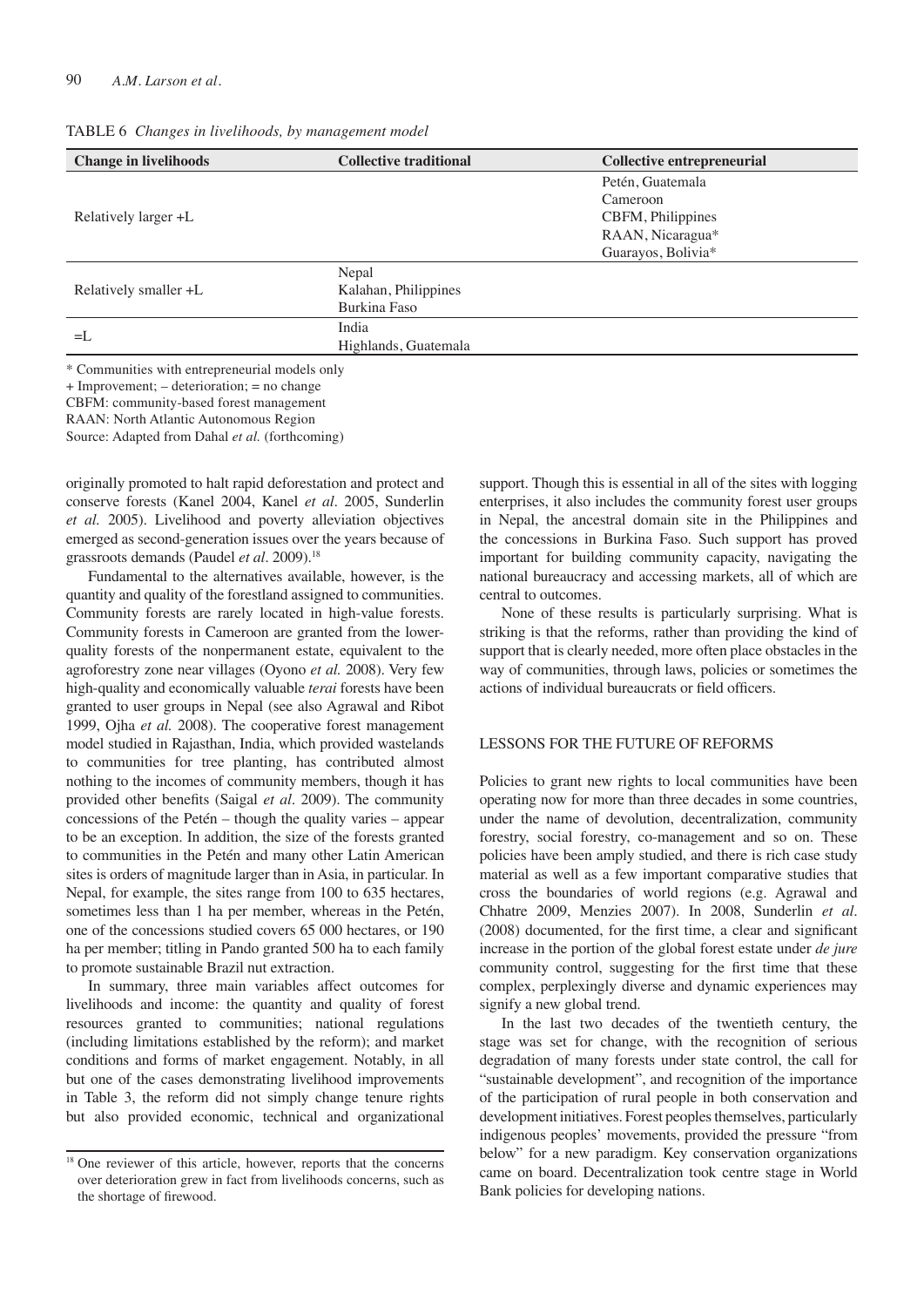Colchester *et al*. (2003: 6) write that "Ideas that were inconceivable to mainstream foresters 30 years ago are become commonplace topics of discussion today," with foresters asking questions like, "To what extent should forests be devolved to local control, and owned and managed by local communities?" With regard to community forestry specifically, they note a "gradual shift in emphasis" from top-down schemes "to the validation or revival of customary systems" and integrated natural forest management (Colchester *et al*. 2003: 6). In his article tracing this changing international paradigm and highlighting the Accord from the 2003 World Parks Congress in Durban, Colchester optimistically refers to "the shift from stakeholders back to rightsholders" (Colchester 2004).

This research took on the issue of local rights to forests from the perspective of those demanding rights. The assessment of reforms comparatively across global regions – through indepth case study analyses at multiple, nested scales – permits analysis of the extent to which this apparent change in rights over forests in fact represents a paradigm shift in favour of communities. The study suggests that in some ways, the devolution of rights represents an important shift away from the centralizing tendencies of the past. More definitively, however, it presents a new *opportunity* for communities in the context of changing, more integral conceptions of forests, the call for democratic decentralization and the demand for local rights. For the communities in this study, which in most cases were fighting for those rights, the reforms often represent a first and vital step – an initial platform that better positions them – in the ongoing demand for greater and more secure rights, particularly with regard to state forest bureaucracies.

But beyond this first step it is apparent from the experiences so far that these opportunities will require ongoing vigilance, support and struggle. The granting of rights has been highly controlled, unevenly implemented and subject to competition from more powerful actors – all of which have worked to attenuate community gains. As is often true with such policies, the process of implementation has interfered with the recognition or transfer of rights in practice; new rights have been firmly granted legally but are difficult to realize; others have been attenuated by regulations, competing claims and the failure to follow through with necessary accompanying measures that would enable communities to benefit more from new rights. The results of the study suggest that there are numerous ways in which some sectors of the state may seek to control, limit or reverse reforms in rights, and in which other competing claimants may encourage such actions for their own benefit.

How could reforms work better for people and forests? Securing substantial and sustainable gains in both rights and livelihoods requires the full implementation of reforms, the effective defence of those rights and attention to accompanying support measures that enable communities to obtain benefits beyond the simple granting of rights. A community's right and ability to exclude outsiders, especially logging companies, land grabbers and those who would convert the forest to other uses, are central to protecting forest condition, and state support for this may be required.

It appears that even once new, secure tenure rights are won,

the central battleground for control over forests lies in the realm of management rights (see also Alden Wily 2004). That is, formal property rights are being granted to communities, leading to the shift in ownership patterns of the global forest estate, but the management portion of the bundle of rights is being spliced in ways that guarantee that the state will continue to play a central role in decision making. Hence, even a "secure property right" does not necessarily imply that the central conditions for success – as identified by Ostrom and Nagendra (2006), of people "genuinely engaged in decisions" about rule making – will be fulfilled.

#### **ACKNOWLEDGMENTS**

This research was conducted with grants from IDRC, the Ford Foundation and Profor, World Bank. The authors also want to thank the many researchers who participated in this project, particularly Peter Cronkleton, Silvel Elías, Bocar Kante, Emmanuel Marfo, Jadder Mendoza-Lewis, Iliana Monterroso, Phil René Oyono, Pablo Pacheco, Sushil Saigal, Naya Sharma Paudel and Juan Pulhin. We also want to thank three reviewers for helpful comments on a previous version of this manuscript.

#### **REFERENCES**

- ACHARYA, K.P. 2002. Twenty-four years of community forestry in Nepal. *International Forestry Review* **4** (2): 149- 156.
- ADAMS, W.M. 2004. *Against extinction: The story of conservation.* Earthscan, London.
- AGRAWAL A. 2005. *Environmentality: Technologies of government and the making of subjects.* Duke Univ. Press, Durham, NC. 325 pp.
- AGRAWAL, A. and CHHATRE, A. 2006. Explaining success on the commons: community forest governance in the Indian Himalaya. *World Development* **34** (1): 149-166.
- AGRAWAL, A. and CHHATRE, A. 2007. State involvement and forest co-governance: evidence from the Indian Himalayas. *Studies in Comparative International Development* **42** (1/2): 67-86
- AGRAWAL, A. and OSTROM, E. 2008. Decentralization and community-based forestry: Learning from experience. In WEBB, E.L. and SHIVAKOTI, G.P. (eds) *Decentralization*, *forests and rural communities: Policy outcomes in South and Southeast Asia.* Sage, Los Angeles.
- AGRAWAL, A. and OSTROM, E. 2001. Collective action, property rights, and decentralization in resource use in India and Nepal. *Politics and Society* **29** (4): 485–14.
- AGRAWAL, A. and RIBOT, J. 1999. Accountability in decentralization: A framework with South Asian and West African cases. *The Journal of Developing Areas* **33**: 473- 502.
- AGRAWAL, A. and REDFORD, K.H. 2008. Overview. In: REDFORD, K.H. and FEARN, E. (eds.) Protected areas *and human displacement: A conservation perspective*. Wildlife Conservation Society, Bronx, NY.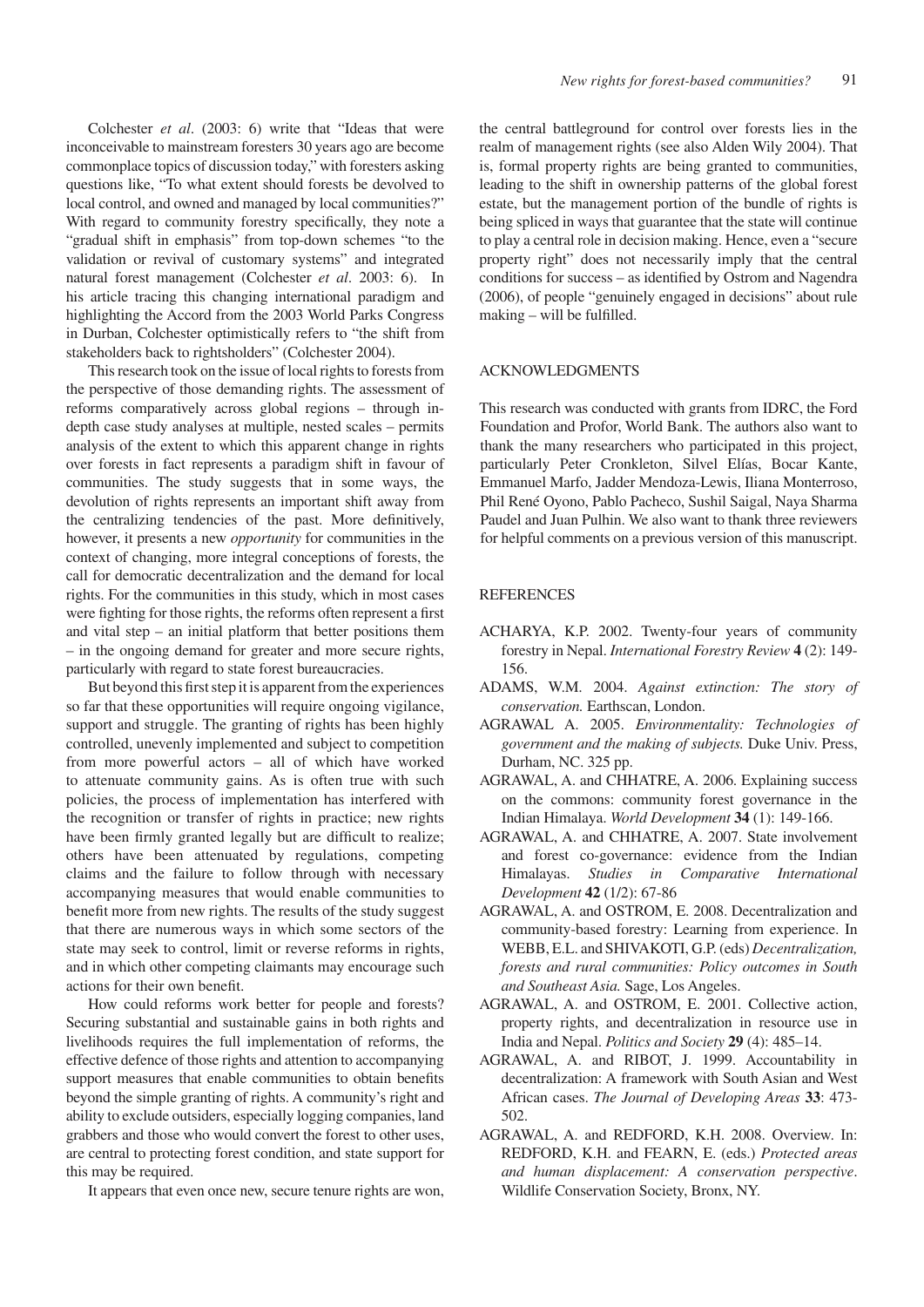- ALDEN WILY, L. 2004. Can we really own the forest? A critical examination of tenure development in community forestry in Africa. Paper prepared for 10th Biennial Conference, International Association for the Study of Common Property (IASCP), August 9-13, Oaxaca, Mexico.
- ANAYA, S.J. and GROSSMAN, C. 2002. The case of Awas Tingni v. Nicaragua: a new step in the international law of indigenous peoples. *Arizona Journal of International and Comparative Law* **19** (1): 1-15.
- ANDERSSON, K. 2006. Municipal politics and forest governance: Comparative analysis of decentralization in Bolivia and Guatemala. *World Development* **24** (3): 576- 95.
- ANDERSSON, K and GIBSON, C. 2004. Decentralization reforms: Help or hindrance to forest conservation? Paper presented at the Conference of the International Association for the Study of Common Property (IASCP) in Oaxaca, Mexico, August 9-13, 2004.
- ANTINORI, C. and BRAY, D. 2005. Community forest enterprises as entrepreneurial firms: economic and institutional perspectives from Mexico. *World Development* **33** (9): 1529-43.
- ARNOLD, J.E.M. and CAMPBELL, H.G. 1985. Collective management of hill forests in Nepal: the community forestry development project. In: NATIONAL RESEARCH Council (ed.) *Proceedings of the Conference on Common Property Resource Management.* National Academy Press, Washington, DC.
- ARNOLD, J.E.M. and RUIZ PEREZ, M. 2001. Can nontimber forest products match tropical forest conservation and development objectives? *Ecological Economics* **39** (3): 437-447.
- BAIRD, I.G. and SHOEMAKER, B. 2005. *Aiding or abetting? Internal resettlement and international aid agencies in the Lao PDR.* Probe International, Toronto, Ontario, Canada.
- BANJADE, M.R. and PAUDEL, N.S. 2008. *Suspa community forest users group*, Dokakha. CIFOR and Forest Action, Kathmandu, Nepal.
- BARR, C., BROWN, D., CASSON, A. and KAIMOWITZ, D. 2002. Corporate debt and the Indonesian forestry sector. In: COLFER, C.J.P. and RESOSUDARMO, I.A.P. (eds.) *Which way forward? People, forests and policymaking in Indonesia*. CIFOR and Resources for the Future, Washington, DC.
- BARRY, D., LARSON, A. and COLFER, C.J.P. Forthcoming. Forest tenure reform: An orphan with only uncles. In: LARSON, A., BARRY, D., DAHAL, G.R. and COLFER, C.J.P. (eds.) *Forests for people: Community rights and forest tenure reform*. Earthscan, London.
- BRANDON, K., and WELLS, M. 1992. Planning for people and parks: Design dilemmas. *World Development* **20** (4), 557–570.
- BRAY, D.B., MERINO-PÉREZ, L. and BARRY, D. 2005. *The community forests of Mexico: Managing for sustainable landscapes*. University of Texas Press, Austin, Texas.
- BROMLEY, D.W. and CERNEA, M.M. 1989. The Management of Common Property Natural Resources. *World Bank Discussion Paper No. 57*, The World Bank,

Washington DC.

- BROSIUS, J.P., LOWEHAUPT, A. and ZERNER, C. 1998. Representing communities: History and politics of community-based natural resource management. *Society and Natural Resources* **11**: 157-168.
- BRUNNER, J., SEYMOUR, F., BADENOCH, N. and RATNER, B. 1999. Forest problems and law enforcement in Southeast Asia: The role of local communities. *Resources Policy Brief.* World Resources Institute, Washington, DC.
- CAMPESE, J. SUNDERLAND, T., GREIBER, T. and OVIEDO, G. (eds.) 2009. *Rights-based approaches: Exploring issues and opportunities for conservation*. CIFOR and IUCN, Bogor, Indonesia.
- CHARNLEY, S. and POE, M.R. 2007. Community forestry in theory and practice: Where are we now? *Annual Review of Anthropology* **36**: 301-36.
- CHHATRE, A. and AGRAWAL, A. 2009. Trade-offs and synergies between carbon storage and livelihood benefits from forest commons. *Proceedings of the National Academy of Sciences* **106** (42): 17667-17670.
- CNS. 2005. Populações extrativistas da Amazônia: processo histórico, conquistas sócio-ambientais e estratégia de desenvolvimento econômico. Conselho Nacional dos Seringueiros, Belem, Brasil.
- COLCHESTER, M. 1996. Beyond "participation": indigenous peoples, biological diversity conservation and protected area management. *Unasylva* **186.**
- COLCHESTER, M. 2004. Conservation policy and indigenous peoples. *Environmental Science and Policy* **7** (3): 145-153.
- COLCHESTER, M. 2007 Beyond tenure: rights-based approaches to people and forests: some lessons from the Forest Peoples Programme Paper presented to the International Conference on Poverty Reduction in Forests: Tenure, Markets and Policy Reforms, Bangkok, Thailand, 3–7 September 2007. Forest People Programme, London.
- COLCHESTER, M., APTE, R., LAFORGE, M., MANDONDO, A. and PTHAK, N. 2003. Bridging the gap: Communities, forests and international networks. *Occasional Paper No. 41*. CIFOR, Bogor, Indonesia.
- COLCHESTER, M. *et al*. 2006. *Justice in the forest*. CIFOR, Bogor, Indonesia.
- COLFER, C.J.P., 2005a. *The complex forest: Communities, uncertainty, and adaptive collaborative management*. CIFOR and Resources for the Future, Washington, DC.
- COLFER, C.J.P., (ed.) 2005b. *The equitable forest: Diversity, community and resource management*. CIFOR and Resources for the Future, Washington, DC.
- COLFER, C.J.P. and BYRON, Y. 2001. *People managing forests: The links between human well-being and sustainability.* CIFOR and Resources for the Future, Washington, DC.
- COLFER, C.J.P., DUDLEY, R.G. and GARDNER, R. 2008. *Forest women, health and childbearing. Human health and forests: A global, interdisciplinary overview.* Earthscan, London.
- COLFER, C.J.P., PELUSO, N.L. and CHIN, S.C. 1997. Beyond slash and burn: Building on indigenous management of Borneo's tropical rain forests. *Advances in Economic*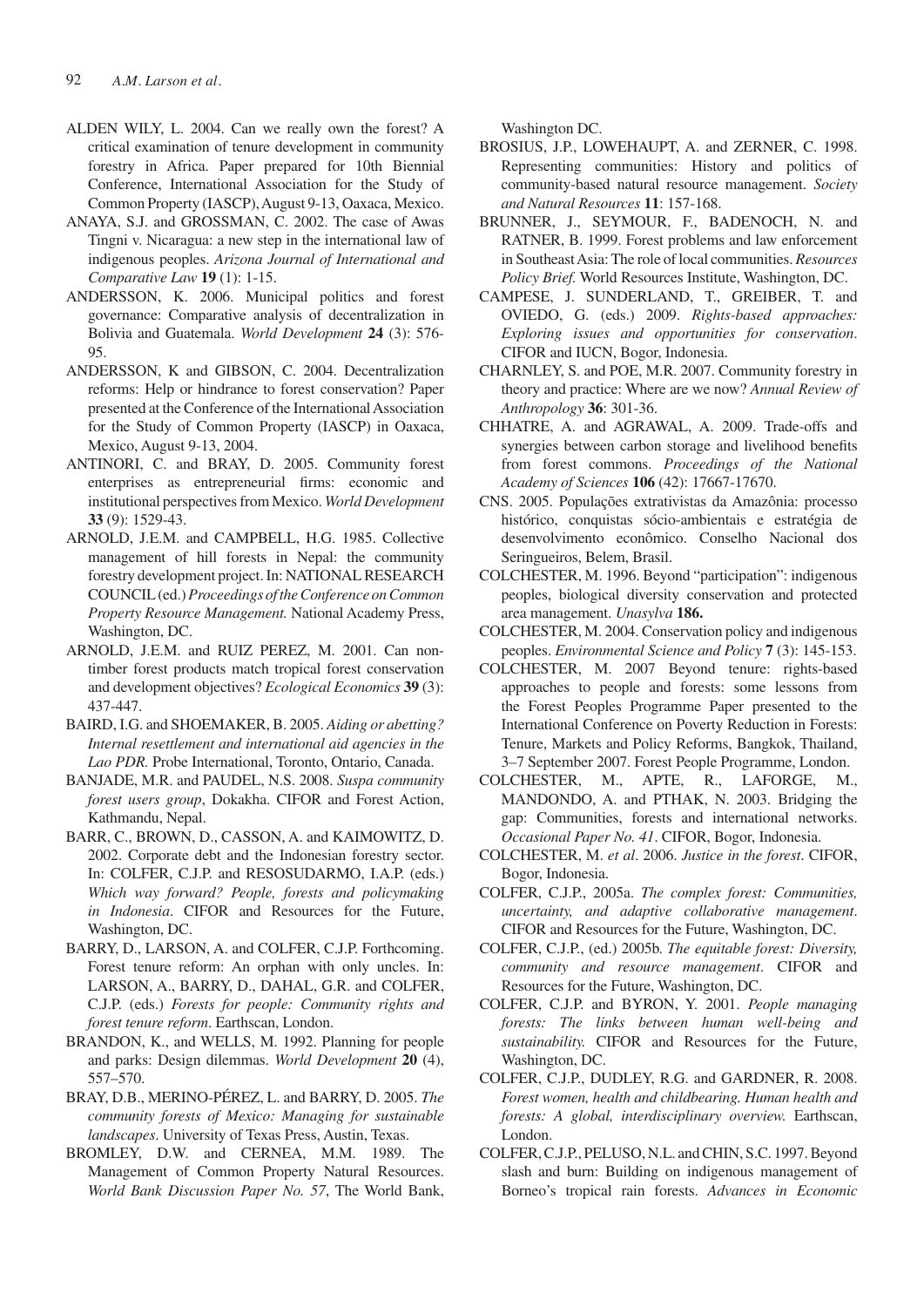*Botany* **11**, New York Botanical Garden, Bronx, New York.

- COUSINS, B. 2007. More than socially embedded: the distinctive character of communal tenure regimes in South Africa and its implications for land policy. *Journal of Agrarian Change* **7** (3): 281-315.
- CRONKLETON, P., BARRY, D., PULHIN, J. and SAIGAL, S. Forthcoming. The devolution of management rights and the comanagement of community forests. In: LARSON, A., BARRY, D., DAHAL, G.R. and COLFER, C.J.P. (eds.) *Forests for people: Community rights and forest tenure reform*. Earthscan, London.
- CRONKLETON, P., PACHECO, P., IBARGUEN, R. and ALBORNOZ, M.A. 2009. *Reformas en la tenencia de la tierra y los bosques: la gestión comunal en las tierras bajas de Bolivia.* CIFOR and CEDLA, La Paz, Bolivia.
- CRONKLETON, P., TAYLOR, P., BARRY, D., STONE-JOVICICH, S. and SCHMINK, M. 2008. Environmental governance and the emergence of forest-based social movements. *Occasional Paper 49*, CIFOR, Bogor, Indonesia.
- DAHAL, G.R., LARSON, A.M. and PACHECO, P. Forthcoming. Outcomes of reform for livelihoods, forest condition and equity. In: LARSON, A. BARRY, D., DAHAL, G.R. and COLFER, C.J.P. (eds.) *Forests for people: Community rights and forest tenure reform*. Earthscan, London.
- DIXON, J.A. and SHERMAN, P.B. 1991. *Economics of protected areas: A new look at costs and benefits.* Earthscan, London.
- DONOVAN, J., STOIAN, D. and POOLE, N. 2008. Global review of rural community enterprises: The long and winding road for creating viable businesses and potential shortcuts. CATIE, SOAS, San José, Costa Rica.
- DOWIE, M. 2005. Conservation refugees: When protecting nature means kicking people out. *Orion Magazine* November/December, available at www.orionmagazine. org/index.php/articles/article/161.
- EDMUNDS, D. and WOLLENBERG, E. (eds.) 2003. *Local forest management*. Earthscan, London.
- EDWARDS, D.M. 1996. The trade in non-timber forest products from Nepal. *Mountain Research and Development* **16** (4): 383-394.
- ELÍAS, S., LARSON, A.M. and MENDOZA, J. 2009. *Tenencia de la tierra, bosques y medios de vida en el Altiplano Occidental de Guatemala*. CIFOR and FAUSAC, Guatemala.
- FAO 2010. Letter from Carlos Marx Carneiro, Principle Forest Officer, FAO Regional Office for Latin America and the Caribbean, Santiago, Chile, to the Indigenous Community of Layasiksa and Masangni, R.L., 18 January.
- FAY, C. and MICHON, G. 2003. The contribution of plantation and agroforestry to rural livelihoods: Redressing forestry hegemony—where a forestry regulatory framework is best replaced by an agrarian one. Paper presented at International Conference on Rural Livelihoods, Forests and Biodiversity, 19-23 May, Bonn, Germany.
- FISHER, R.J. 1989. *Indigenous Systems of Common Property Forest Management in Nepal*. Working Paper No 18.

Environment and Policy Institute, East-West Center, Honolulu, Hawaii.

- FISHER, R.J, MAGINNIS, S., JACKSON, W.J., BARROW, E., and JEANRENAUD, S. 2005. *Poverty and conservation: Landscapes, people and power.* IUCN*,* Gland & Cambridge.
- FULCHER, M.B. 1982. Dayak and transmigration in East Kalimantan. *Borneo Research Bulletin* **14** (1): 14-23.
- GHIMIRE, K.B. and PIMBERT, M.P. (eds.) 1997. *Social change and conservation*. United Nations Research Institute for Social Development, Earthscan, London.
- GIBSON, C. MCKEAN, M.A. and OSTROM, E. (eds.) 2000. *People and forests: Communities, institutions, and governance*. MIT Press, Cambridge.
- GILMOUR, D. 2003. Retrospective and prospective view of community forestry in Nepal. *Journal of Forest and Livelihoods* **2** (2): 5-7.
- GILMOUR, D.A. and FISHER, R.J. 1991. *Villagers, forest and foresters: the philosophy, process and practice of community forestry in Nepal*. Sahayogi Press, Kathmandu, Nepal.
- GROENENDIJK, S. 2008. Shaping community forestry in Nepal: a solution for deforestation? A study of two community forestry efforts in Nepal. MSc Thesis. Wageningen University and Research Center.
- HARRISON, R.P. 1992. *Forests: The shadow of civilization.*  University of Chicago Press, Chicago, Illinois.
- HAYES, T.M. 2006. Parks, people, and forest protection: an institutional assessment of the effectiveness of protected areas. *World Development* **34** (12): 2064-2075.
- HECHT, S. and COCKBURN, A. 1989. *The fate of the forest.*  Verso, London.
- HULME, D. and MURPHREE, M. (eds.) 2001. *African wildlife and livelihoods*. Heinemann, Portsmouth.
- INAFOR. 2009. Resultados del inventario nacional forestal: Nicaragua 2007-2008. INAFOR, Managua.
- INTELSIG. 2008. Análisis multitemporal aplicando imágenes satellite para la cuantificación de los cambios de uso de la tierra y cobertura en BOSAWAS-RAAN y en los departamentos de Rivas, Carazo y Granada, Final project report. GTZ/GFA, Managua.
- JUNKIN, R. 2007. Overcoming the barriers to financial services for small-scale forestry: the case of the community forest enterprises of Petén, Guatemala. *Unasylva* **228** (58): 38-43.
- KANEL, K.R. 2004. Twenty five years of community forestry: Contribution to millennium development goals. Proceedings of Fourth National Workshop on Community Forestry, August 4-6, Kathmandu, Nepal.
- KANEL, K.R., POUDYAL, R.P. and BARAL, J.P. 2005. Nepal: Community forestry. Proceedings of the First Regional Community Forestry Forum. Recoftc, Bangkok.
- KANTE, B. 2009. Amelioration de l'equite et des moyens de subsistance dans la foresterie communautaire au Burkina Faso. Unpublished report. CIFOR and RRI, Ouagadougou, Burkina Faso.
- KARLSSON, B.G. 2003. Anthropology and the 'indigenous slot'. *Critique of Anthropology* **23** (4): 403-423.
- KIMERLING, J. 1991. Disregarding environmental law: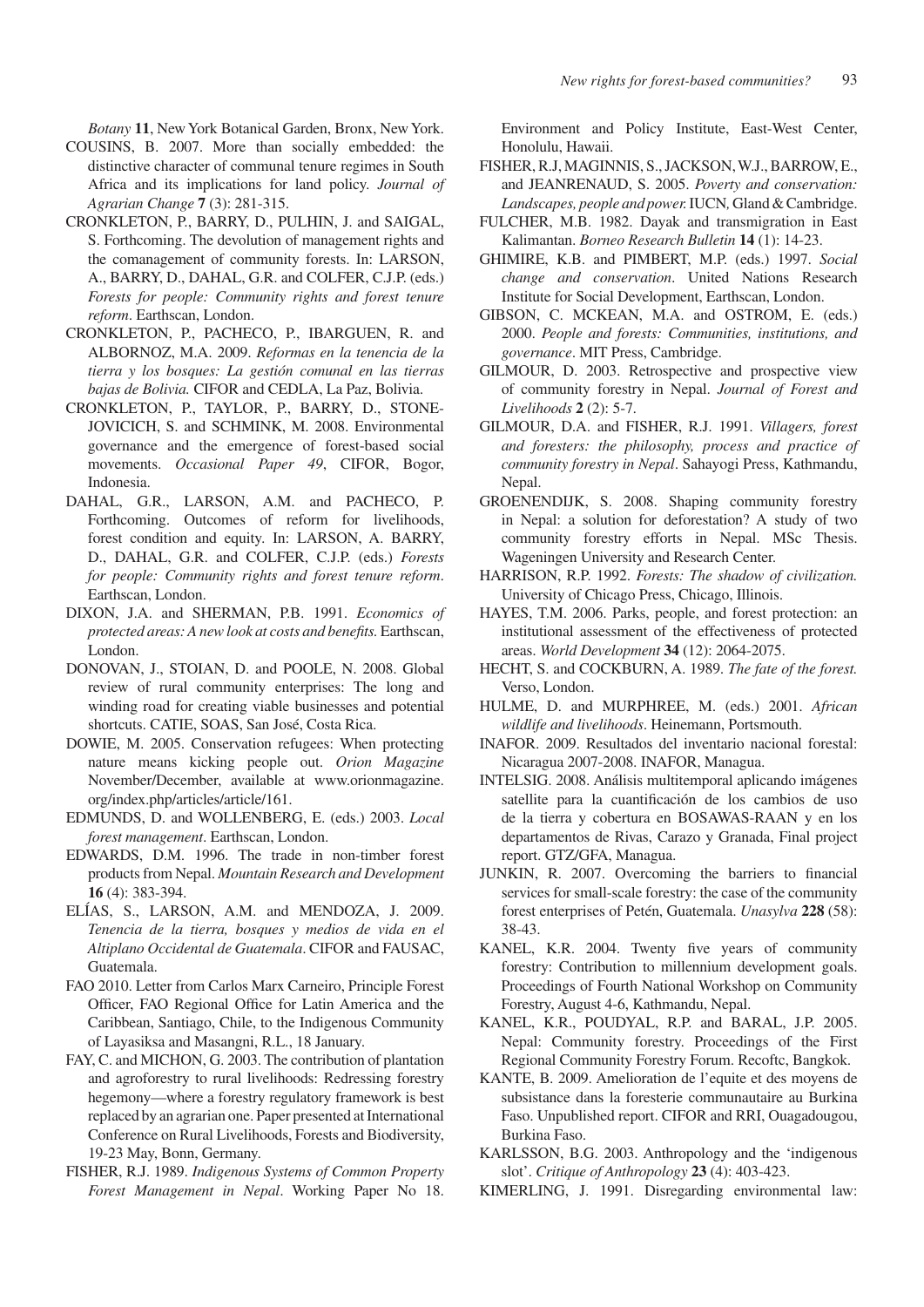petroleum development in protected areas and indigenous homelands in the Ecuadorian Amazon. *Hastings International and Comparative Law Review* **14**: 849-903.

- KLOOSTER, D. 1999. Community-based forestry in Mexico: Can it reverse processes of degradation? *Land Degradation and Development* **10**: 365-81.
- KLOOSTER, D. 2000. Institutional choice, community, and struggle: A case study of forest co-management in Mexico. *World Development* **28** (1): 1-20.
- LARSON, A.M., BARRY, D. and DAHAL, G.R. Forthcoming a. Tenure change in the global south. In: LARSON, A., BARRY, D., DAHAL, G.R. and COLFER, C.J.P. (eds.) *Forests for people: Community rights and forest tenure reform*. Earthscan, London.
- LARSON, A.M., BARRY, D., DAHAL, G.R. and COLFER, C.J.P. (eds.) Forthcoming b. *Forests for people: Community rights and forest tenure reform*. Earthscan, London.
- LARSON, A.M., MARFO, E., CRONKLETON, P. and PULHIN, J.M. Forthcoming c. Authority relations under new forest tenure arrangements. In: LARSON, A.M., BARRY, D., DAHAL, G.R. and COLFER, C.J.P. (eds.) *Forests for people: Community rights and forest tenure reform*. Earthscan, London.
- LARSON, A.M., CRONKLETON, P., BARRY, D. and PACHECO, P. 2008. *Tenure rights and beyond: community access to forest resources in Latin America*. *Occasional Paper 50*. CIFOR, Bogor, Indonesia.
- LARSON, A.M. and RIBOT, J.C. 2007. The poverty of forestry policy: double standards on an uneven playing field. *Sustainability Science* **2** (2): 189-204.
- LEACH, M. and FAIRHEAD, J. 2001. Plural perspectives and institutional dynamics: challenges for local forest management. *International Journal of Agricultural Resources, Governance and Ecology* **1** (3-4): 223-242.
- LI, T. 2002. Engaging Simplifications: Community-based resource management, market processes and state agendas in Upland Southeast Asia. *World Development* **30** (2): 265- 283.
- LYNCH, O.J. and HARWELL, E. (eds.) 2001. *Whose natural resources? Whose common good? Towards a new paradigm of environmental justice and the national interest in Indonesia.* ELSAM, Lembaga Studi dan Advokasi Masyarakat (Institute for Policy Research and Advocacy), Jakarta.
- LYNCH, O.J., TALBOTT, K. and BERDAN, M.S. 1995. Balancing acts: community-based forest management and national law in Asia and the Pacific. World Resources Institute, Washington, DC.
- MACQUEEN, D. 2008. Small and medium forestry enterprise: Supporting small forest enterprises. IIED, London.
- MALLA, Y.B. 2000. Impact of community forestry policy on rural livelhoods and food security in Nepal. Unasylva. http://www.fao.org/docrep/X7273e/x7273e07.htm
- MAMDANI, M. 2001. Beyond settler and native as political identities: overcoming the political legacy of colonialism. *Comparative Studies in Society and History* **43** (4): 651- 664.
- MARFO, E. 2009. Security of tenure reforms and community

benefits under collaborative forest management arrangements in Ghana. CIFOR and FORIG, Accra, Ghana.

- MCLEAN, J. and STRAEDE, S. 2003. Conservation, relocation, and the paradigms of park and people management: A case study of Padampur villages and the Royal Chitwan National Park, Nepal. *Society and Natural Resources* **16**: 509-26.
- MCDERMOTT, M. and SCHRECKENBERG, K. 2009. Equity in community forestry: insights from North and South. *International Forestry Review* **11** (2): 157-170.
- MEINZEN DICK, R. and MWANGI, E. 2008. Cutting the web of interests: pitfalls of formalizing property rights. *Land Use Policy* **26** (1): 36-43.
- MENZIES, N.K. 2007. *Our forest, your ecosystem, their timber: Communities, conservation, and the state in community-based forest management*. New York: Columbia Univ. Press.
- MOLNAR, A., LIDDLE, M., BRACER, C., KHARE, A., WHITE, A. and BULL, J. 2007. Community-based forest enterprises in tropical forest countries: status and potential. ITTO/RRI/Forest Trends, Washington DC.
- MONTERROSO, I. and BARRY, D. 2009. Sistema de concesiones forestales comunitarias: Reflexiones sobre la reforma forestal y el futuro del modelo. CIFOR and FLACSO, Guatemala.
- NYAMU-MUSEMBI, C. and CORNWALL, A. 2004. What is the 'rights-based approach' about? Perspectives from international development agencies. *IDS Working Paper*  **234**. IDS, Sussex.
- NEPSTAD, D., MCGRATH, D., ALENCAR, A., BARROS, A.C., CARVALHO, G., SANTILLI, M. and VERA DIAZ, M. DEL C. 2002. Frontier governance in Amazonia. *Science* **295**: 629–631.
- OJHA, H.R., TIMSINA, N.P., CHHETRI, R. and PAUDEL, K. 2008. *Communities, forests and governance: Policy and institutional innovations from Nepal.* Adroit Publishers, New Delhi, India.
- OSTROM, E. 1990. *Governing the commons*. Cambridge University Press, New York.
- OSTROM, E. and NAGENDRA, H. 2006. Insights on linking forests, trees, and people from the air, on the ground, and in the laboratory. *Proceedings of the National Academy of Sciences* **103** (51): 19224-19231.
- OYONO, P.R. 2004. One step forward, two steps back? Paradoxes of natural resources management decentralisation in Cameroon. *Journal of Modern African Studies* **42** (1): 91–111.
- OYONO, P.R. 2005. Social and organizational roots of ecological uncertainties in Cameroon's forest management decentralization model. In: Ribot, J.C. and Larson, A.M. (eds.) *Democratic Decentralization through a Natural Resource Lens*. Routledge, London.
- OYONO, P.R., KOMBO, S.S. and BIYONG, M.B. 2008. New niches of community rights to forest in Cameroon: cumulative effects on livelihoods and local forms of vulnerability, Country Synthesis Report. CIFOR, Yaounde, Cameroon.
- OYONO, P.R., RIBOT, J.C. and LARSON, A.M. 2006. Green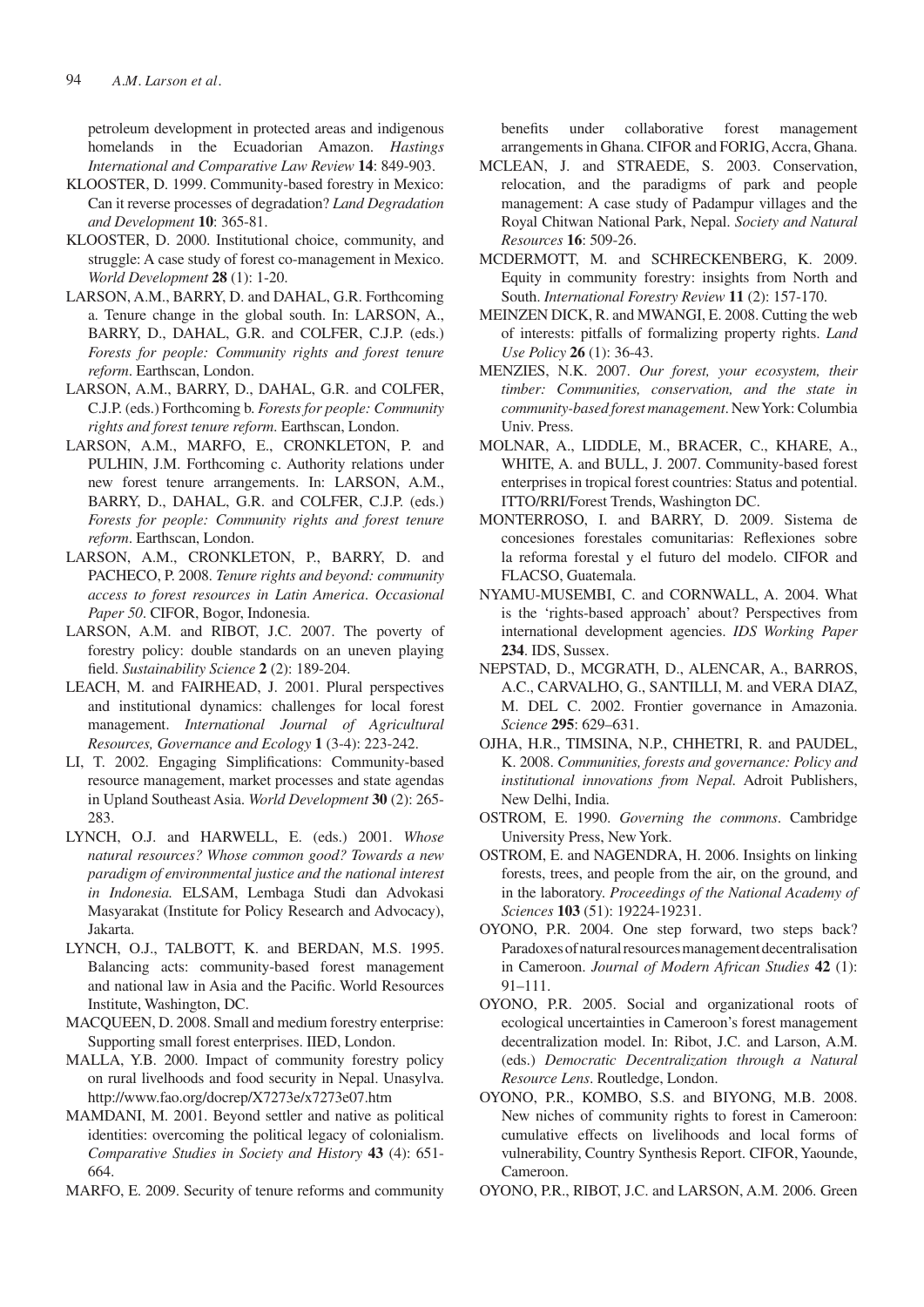and black gold in rural Cameroon: natural resources for local justice, governance and sustainability. *Working Paper 22*, World Resources Institute, Washington, DC.

- PACHECO, P. 2006. Acceso y uso de la tierra y bosques en Bolivia: sus implicaciones para el desarrollo y la conservación, UDAPE, La Paz, Bolivia.
- PACHECO, P., BARRY, D., CRONKLETON, P. and LARSON, A.M. 2008a. From agrarian to forest tenure reforms in Latin America: assessing their impacts for local people and forests. Paper presented at Conference of the International Association for the Study of the Commons (IASC), July 14-18, Cheltenham, England.
- PACHECO, P., BARRY, D., CRONKLETON, P. and LARSON, A.M. 2008b. The role of informal institutions in the use of forest resources in Latin America, *Forests and Governance Program Paper 15*. CIFOR, Bogor, Indonesia.
- PAGDEE, A., KIM, Y., and DAUGHERTY, P.J. 2006. What makes community forest management successful: a metastudy from community forests throughout the world. *Society and Natural Resources* **19** (1): 33–52.
- PAUDEL, N.S., BANJADE, M. and DAHAL, G.R. 2009. Improving equity and livelihoods in community forestry, Country Report Nepal. ForestAction and CIFOR, Kathmandu, Nepal.
- PELUSO, N.L. 1992. *Rich forests, poor people: Resource control and resistance in Java*. University of California Press, Berkeley, California.
- POFFENBERGER, M. 1996. Grassroots forest protection: Eastern India experiences. Research *Network Report 7*, Center for Southeast Asian Studies, University of California–Berkeley.
- POFFENBERGER, M. 2001. *Communities and forest management in Southeast Asia*. IUCN, Gland, Switzerland.
- POFFENBERGER, M. 2006. People in the forest: community forestry experiences from Southeast Asia. *Int. J. Environment and Sustainable Development* **5** (1): 57-69.
- POFFENBERGER, M. (ed.) 1990. *Keepers of the Forest: Land Management Alternatives in Southeast Asia*. Kumarian Press, West Hartford, Connecticut.
- POKHAREL, B.K., BRANNEY, P., NURSE, M. and MALLA, Y.B. 2007. Community forestry: Conserving forests, sustaining livelihoods and strengthening democracy. *Journal of Forest and Livelihood* **6** (2): 8-18*.*
- POKORNY, B. and JOHNSON, J. 2008. Community forestry in the Amazon: The unsolved challenge of forests and the poor. *Natural Resources Perspectives* **112**. Overseas Development Institute (ODI), London.
- PULHIN, J.M., DIZON, J.T., CRUZ, R.V.O., GEVAÑA, D.T. and DAHAL, G.R. 2008. Tenure reform on Philippine forest lands: assessment of socio-economic and environmental impacts. College of Forestry and Natural Resources, University of Philippines, Los Banos.
- PULHIN, J., LARSON, A.M. and PACHECO, P. Forthcoming. Regulations as barriers to community benefits in tenure reform. In: LARSON, A.M., BARRY, D., DAHAL, G.R. and COLFER, C.J.P. (eds.) *Forests for people: Community rights and forest tenure reform*. Earthscan, London.
- PURCELL, T.W. 1998. Indigenous knowledge and applied

anthropology: Questions of definition and direction. *Human Organization* **57** (3): 258-272.

- PYNE, S.J. 2009. Forestry and forest governance: a brief interpretive history. Paper prepared for the East Asia and Pacific Sustainable Development Department. World Bank, Washington, DC.
- RAO, K. and GEISLER, C. 1990. The Social Consequences of Protected Areas Development for Resident Populations. *Society and Natural Resources* **3** (1): 19-32.
- RAO, K.S., MAIKHURI, R.K. NAUTIYAL, S. and SAXENA, K.G. 2002 Crop damage and livestock depredation by wildlife: A case study from Nanda Devi Biosphere Reserve. *Journal of Environmental Management* **66** (3): 317-27.
- REDFORD, K.K. and FEARN, E. (eds.) 2008. *Protected areas and human displacement: A conservation perspective.* Wildlife Conservation Society, Bronx, NY.
- RIBOT, J.C. 2002. *Democratic decentralization of natural resources: institutionalizing popular participation.* World Resources Institute, Washington, DC.
- RIBOT, J.C. 2004. *Waiting for democracy: the politics of choice in natural resource decentralization*. World Resources Institute, Washington, DC.
- RIBOT, J.C., and LARSON, A.M. (eds.) 2005. *Democratic Decentralisation through a Natural Resource Lens*. Routledge, London.
- ROE, D. 2008. The origins and evolution of the conservationpoverty debate: a review of key literature, events ad policy processes. *Oryx* **42** (4): 491-503.
- ROLDAN, R. 2004. Models for recognizing indigenous land rights in Latin America. Biodiversity Series Paper 99, Environment Department, World Bank, Washington, DC.
- SAIGAL, S., DAHAL, G.R. and VIRA, B. 2009. *Cooperation in forestry: Analysis of forestry cooperatives in Rajasthan, India.* RRI/CIFOR/University of Cambridge, Cambridge.
- SANCHEZ GUTIERREZ, E. and ORTEGA ROLDAN, R. 2002. Titulación de los territorios comunales afrocolombianos e indígenas en la Costa Pacífica de Colombia. World Bank, Washington, DC.
- SAYER, J., MCNEELY, J., MAGINNIS, S., BOEDHIHARTONO, I., SHEPHERD, G. and FISHER, B. 2008. *Local rights and tenure for forests opportunity or threat for conservation?* Rights and Resources Initiative and IUCN, Washington, DC.
- SAXENA, N.C. 1997. The saga of participatory forest management in India. CIFOR Special Publication. CIFOR, Bogor, Indonesia.
- SCHERR, S.J., WHITE, A. and KAIMOWITZ, D. 2002. Making markets work for forest communities. Forest Trends, Washington, DC.
- SCHLAGER, E. and OSTROM, E. 1992. Property rights regimes and natural resources: a conceptual analysis. *Land Economics* **68** (3): 249-62.
- SCHMINK, M. and WOOD, C.H. 1984. *Frontier expansion in Amazonia*. University of Florida Press, Gainesville, Florida.
- SCHWARTZMAN, S. and ZIMMERMAN, B. 2005. Conservation alliances with indigenous peoples of the Amazon. *Conservation Biology* **19** (3): 721-727.